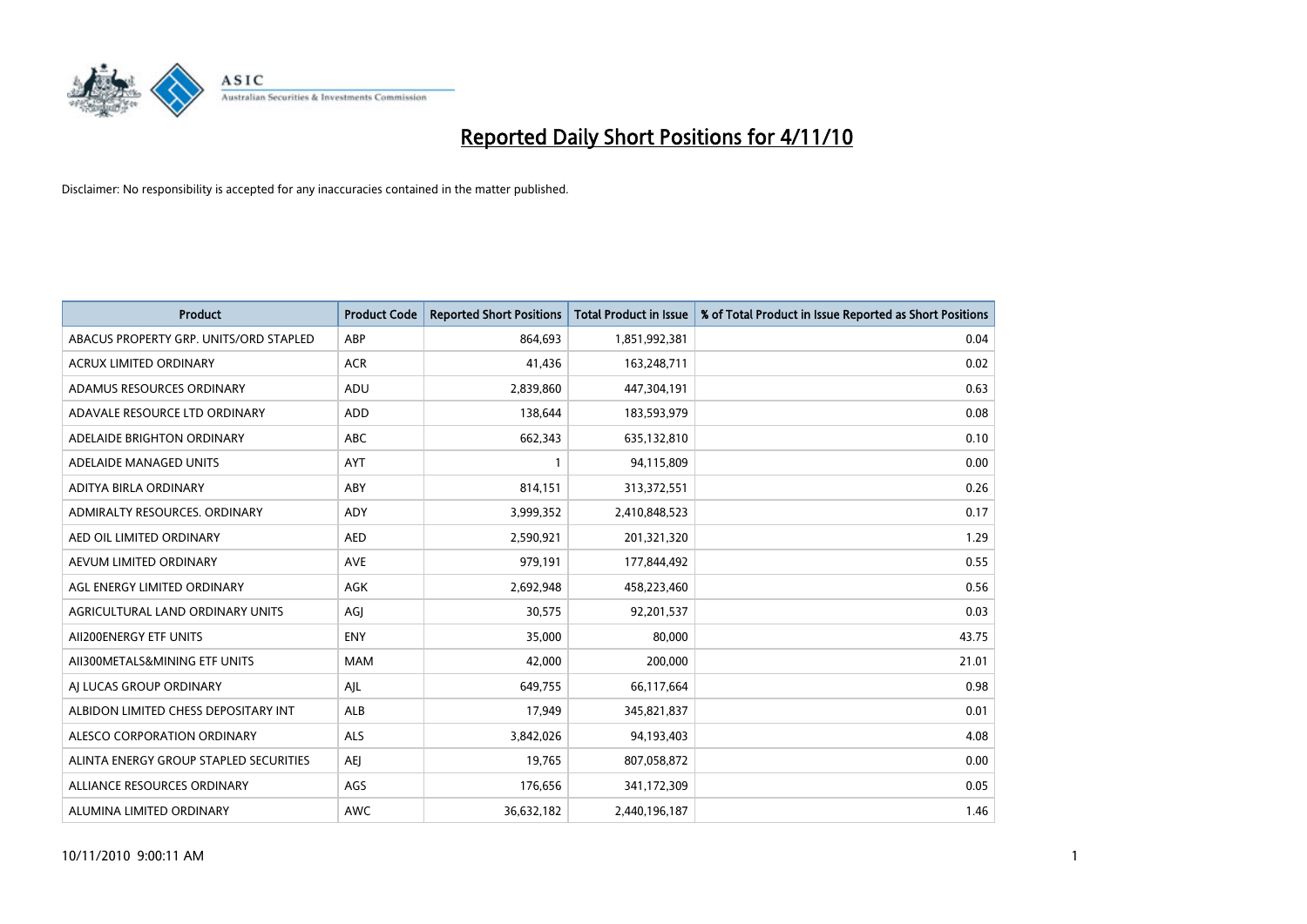

| <b>Product</b>                          | <b>Product Code</b> | <b>Reported Short Positions</b> | <b>Total Product in Issue</b> | % of Total Product in Issue Reported as Short Positions |
|-----------------------------------------|---------------------|---------------------------------|-------------------------------|---------------------------------------------------------|
| AMADEUS ENERGY ORDINARY                 | AMU                 | 454.000                         | 304,030,905                   | 0.15                                                    |
| AMALGAMATED HOLDINGS ORDINARY           | <b>AHD</b>          | 4                               | 157,282,199                   | 0.00                                                    |
| AMCOM TELECOMM, ORDINARY                | AMM                 | 4,077,790                       | 716,812,103                   | 0.57                                                    |
| AMCOR LIMITED ORDINARY                  | <b>AMC</b>          | 3,002,590                       | 1,224,359,762                 | 0.24                                                    |
| AMP LIMITED ORDINARY                    | AMP                 | 22,117,645                      | 2,094,424,200                 | 1.03                                                    |
| AMPELLA MINING ORDINARY                 | <b>AMX</b>          | 28,097                          | 200,225,108                   | 0.01                                                    |
| ANDEAN RESOURCES LTD ORDINARY           | <b>AND</b>          | 861,031                         | 548,450,367                   | 0.15                                                    |
| ANSELL LIMITED ORDINARY                 | <b>ANN</b>          | 832,074                         | 132,894,402                   | 0.62                                                    |
| ANTARES ENERGY LTD ORDINARY             | <b>AZZ</b>          | 168,654                         | 299,333,110                   | 0.06                                                    |
| ANZ BANKING GRP LTD ORDINARY            | ANZ                 | 7,429,597                       | 2,559,768,592                 | 0.28                                                    |
| APA GROUP STAPLED SECURITIES            | <b>APA</b>          | 5,661,163                       | 551,689,118                   | 1.03                                                    |
| APEX MINERALS NL ORDINARY               | <b>AXM</b>          | 885,146                         | 3,567,819,909                 | 0.02                                                    |
| APN EUROPEAN RETAIL UNITS STAPLED SEC.  | <b>AEZ</b>          | 11,832                          | 544,910,660                   | 0.00                                                    |
| APN NEWS & MEDIA ORDINARY               | <b>APN</b>          | 10,505,327                      | 606,084,019                   | 1.73                                                    |
| APOLLO GAS LIMITED ORDINARY             | <b>AZO</b>          | 71.180                          | 90,400,136                    | 0.08                                                    |
| AQUARIUS PLATINUM. ORDINARY             | <b>AQP</b>          | 9,753,469                       | 463,231,008                   | 2.09                                                    |
| AQUILA RESOURCES ORDINARY               | <b>AQA</b>          | 1,037,870                       | 322,862,186                   | 0.29                                                    |
| ARAFURA RESOURCE LTD ORDINARY           | <b>ARU</b>          | 1,834,883                       | 291,300,342                   | 0.62                                                    |
| ARDENT LEISURE GROUP STAPLED SECURITIES | AAD                 | 1,317,665                       | 312,836,274                   | 0.41                                                    |
| ARISTOCRAT LEISURE ORDINARY             | ALL                 | 28,747,611                      | 533,983,910                   | 5.38                                                    |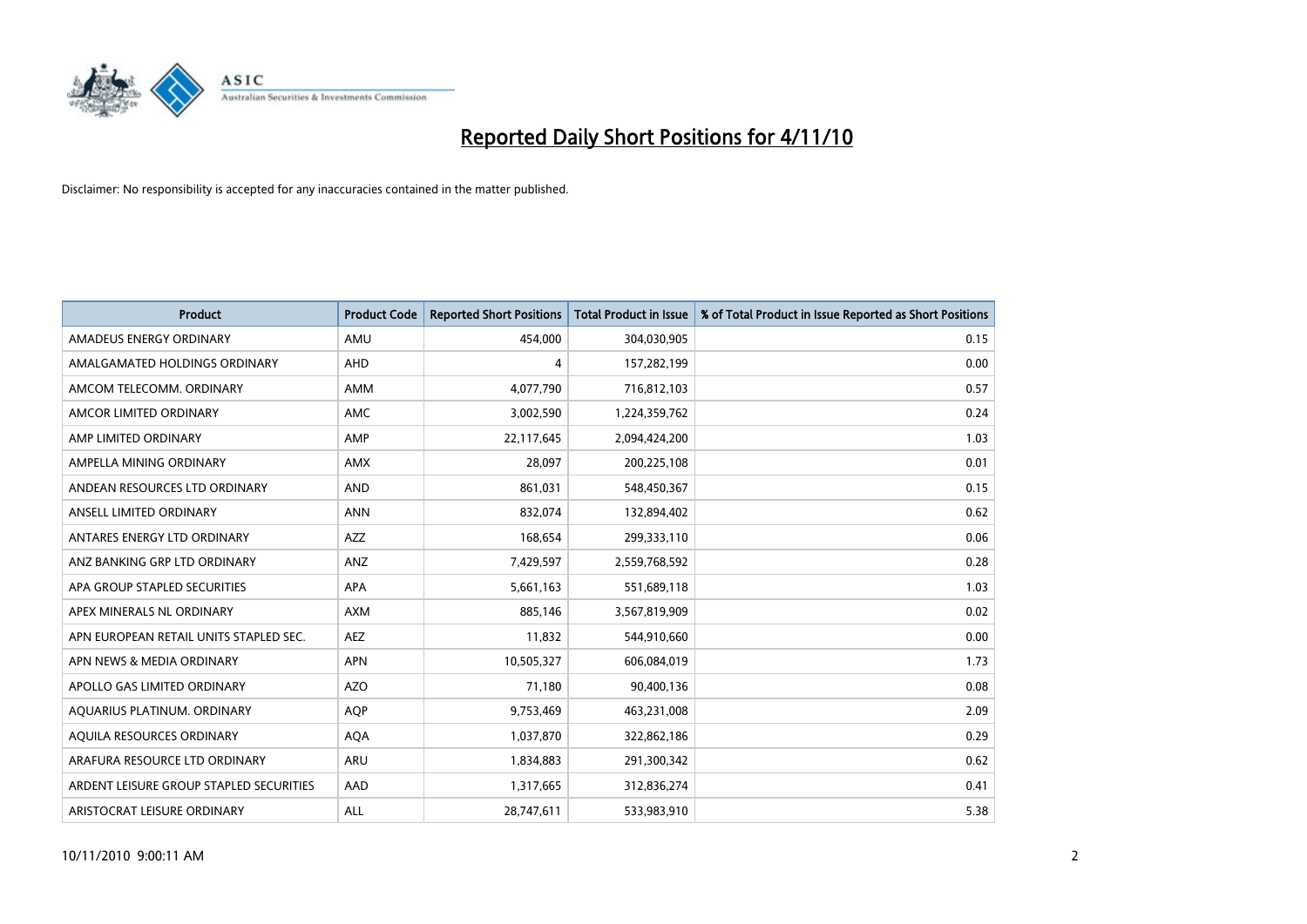

| <b>Product</b>                          | <b>Product Code</b> | <b>Reported Short Positions</b> | Total Product in Issue | % of Total Product in Issue Reported as Short Positions |
|-----------------------------------------|---------------------|---------------------------------|------------------------|---------------------------------------------------------|
| ASCIANO LIMITED STAPLED SECURITIES      | <b>AIO</b>          | 7,200,708                       | 2,926,103,883          | 0.25                                                    |
| ASG GROUP LIMITED ORDINARY              | <b>ASZ</b>          | 25.993                          | 154,567,466            | 0.01                                                    |
| ASPEN GROUP ORD/UNITS STAPLED           | <b>APZ</b>          | 1,084,183                       | 583,934,711            | 0.18                                                    |
| ASPIRE MINING LTD ORDINARY              | <b>AKM</b>          | 10,000                          | 275,600,548            | 0.00                                                    |
| ASTRO JAP PROP GROUP STAPLED SECURITIES | AJA                 | 122,011                         | 508,212,161            | 0.03                                                    |
| ASX LIMITED ORDINARY                    | ASX                 | 2,316,849                       | 175,136,729            | 1.32                                                    |
| ATLANTIC LIMITED ORDINARY               | ATI                 | 41,800                          | 107,522,356            | 0.04                                                    |
| ATLAS IRON LIMITED ORDINARY             | <b>AGO</b>          | 10,635,016                      | 540,082,119            | 1.96                                                    |
| AUCKLAND INTERNATION ORDINARY           | <b>AIA</b>          | 54                              | 1,317,998,787          | 0.00                                                    |
| <b>AURORA OIL &amp; GAS ORDINARY</b>    | <b>AUT</b>          | 128,181                         | 318,365,342            | 0.03                                                    |
| AUSDRILL LIMITED ORDINARY               | <b>ASL</b>          | 112,230                         | 261,820,159            | 0.04                                                    |
| AUSENCO LIMITED ORDINARY                | <b>AAX</b>          | 4,295,413                       | 122,427,576            | 3.52                                                    |
| AUST VINTAGE LTD ORDINARY               | <b>AVG</b>          | 17.517                          | 128,282,317            | 0.01                                                    |
| <b>AUSTAL LIMITED ORDINARY</b>          | ASB                 | 239.060                         | 188,069,638            | 0.12                                                    |
| AUSTAR UNITED ORDINARY                  | <b>AUN</b>          | 14,035,097                      | 1,271,329,063          | 1.10                                                    |
| AUSTBROKERS HOLDINGS ORDINARY           | <b>AUB</b>          | 2                               | 54,339,433             | 0.00                                                    |
| AUSTEREO GROUP LTD. ORDINARY            | <b>AEO</b>          | 29,692                          | 344,783,708            | 0.01                                                    |
| AUSTIN ENGINEERING ORDINARY             | ANG                 | 15,663                          | 71,314,403             | 0.02                                                    |
| <b>AUSTRALAND ASSETS ASSETS</b>         | <b>AAZPB</b>        | 1,168                           | 2,750,000              | 0.04                                                    |
| AUSTRALAND PROPERTY STAPLED SECURITY    | <b>ALZ</b>          | 141,593                         | 576,837,197            | 0.02                                                    |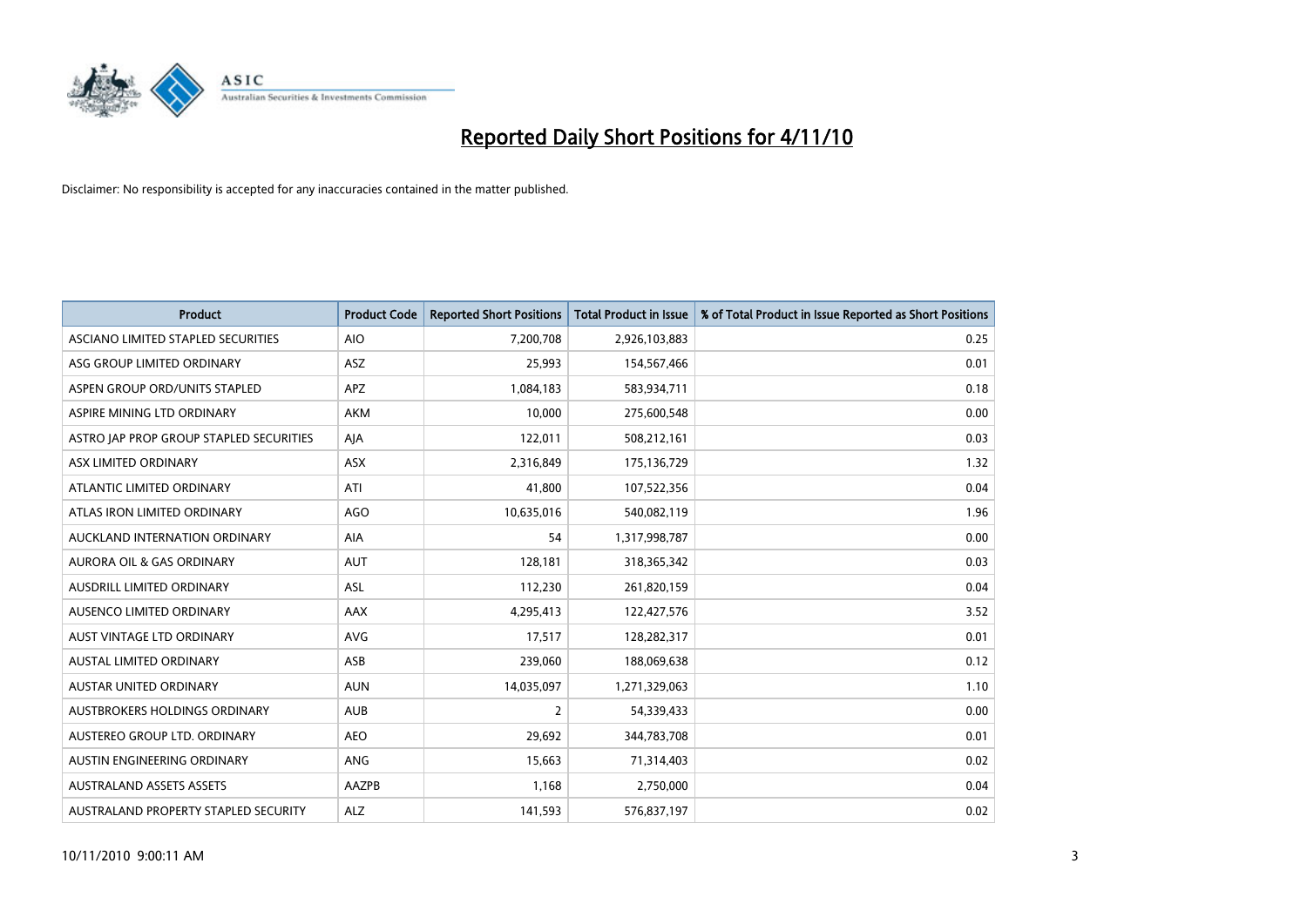

| <b>Product</b>                       | <b>Product Code</b> | <b>Reported Short Positions</b> | Total Product in Issue | % of Total Product in Issue Reported as Short Positions |
|--------------------------------------|---------------------|---------------------------------|------------------------|---------------------------------------------------------|
| AUSTRALIAN AGRICULT, ORDINARY        | <b>AAC</b>          | 4,680,883                       | 264,264,459            | 1.75                                                    |
| <b>AUSTRALIAN EDUCATION UNITS</b>    | <b>AEU</b>          | 625,000                         | 134,973,383            | 0.46                                                    |
| AUSTRALIAN INFRASTR, UNITS/ORDINARY  | <b>AIX</b>          | 180,560                         | 620,733,944            | 0.02                                                    |
| AUSTRALIAN MINES LTD ORDINARY        | <b>AUZ</b>          | 1,400,000                       | 6,981,662,168          | 0.02                                                    |
| AUSTRALIAN PHARM, ORDINARY           | API                 | 829,567                         | 488,115,883            | 0.16                                                    |
| AVEXA LIMITED ORDINARY               | <b>AVX</b>          | 243,657                         | 847,688,779            | 0.03                                                    |
| AVOCA RESOURCES ORDINARY             | <b>AVO</b>          | 710.121                         | 302,379,660            | 0.23                                                    |
| AWB LIMITED ORDINARY                 | AWB                 | 2,661,100                       | 824,281,667            | 0.32                                                    |
| AWE LIMITED ORDINARY                 | <b>AWE</b>          | 3,177,945                       | 521,871,941            | 0.62                                                    |
| AXA ASIA PACIFIC ORDINARY            | <b>AXA</b>          | 4,626,933                       | 2,067,095,545          | 0.20                                                    |
| BANK OF QUEENSLAND. ORDINARY         | <b>BOQ</b>          | 993,229                         | 220,044,823            | 0.43                                                    |
| <b>BANNERMAN RESOURCES ORDINARY</b>  | <b>BMN</b>          | 319,128                         | 201,710,934            | 0.16                                                    |
| <b>BASS STRAIT OIL CO ORDINARY</b>   | <b>BAS</b>          | 1.482                           | 291,030,250            | 0.00                                                    |
| <b>BATHURST RESOURCES ORDINARY</b>   | <b>BTU</b>          | 5,280,933                       | 236,315,015            | 2.23                                                    |
| <b>BAUXITE RESOURCE LTD ORDINARY</b> | <b>BAU</b>          | 35,697                          | 234,379,896            | 0.02                                                    |
| <b>BC IRON LIMITED ORDINARY</b>      | <b>BCI</b>          | 21,500                          | 83,911,000             | 0.03                                                    |
| BEACH ENERGY LIMITED ORDINARY        | <b>BPT</b>          | 2,274,195                       | 1,098,548,140          | 0.20                                                    |
| BEADELL RESOURCE LTD ORDINARY        | <b>BDR</b>          | 85,897                          | 621,937,828            | 0.01                                                    |
| BENDIGO AND ADELAIDE ORDINARY        | <b>BEN</b>          | 3,228,641                       | 357,572,785            | 0.90                                                    |
| <b>BENDIGO MINING LTD ORDINARY</b>   | <b>BDG</b>          | 2,163,395                       | 509,712,735            | 0.43                                                    |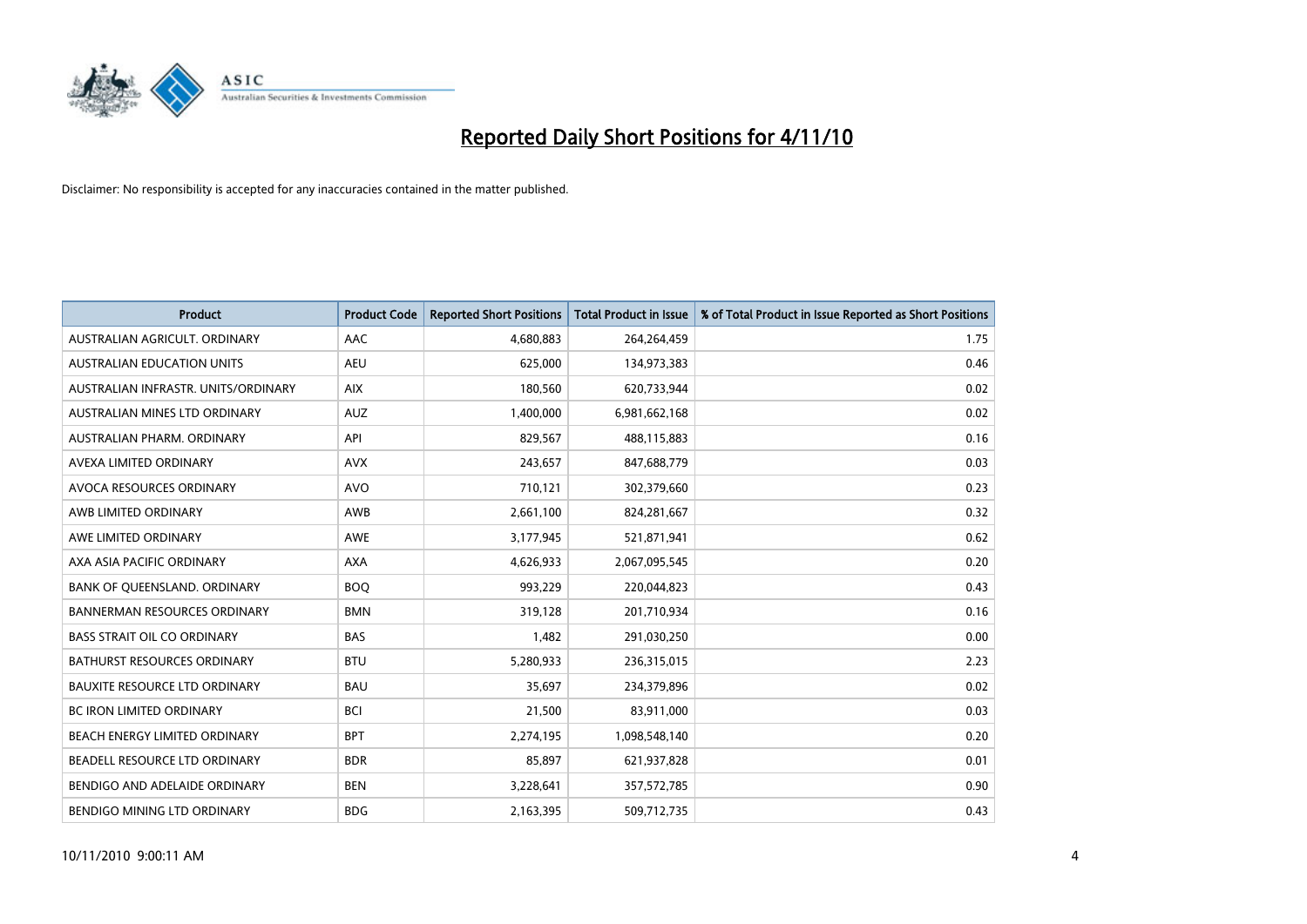

| <b>Product</b>                       | <b>Product Code</b> | <b>Reported Short Positions</b> | <b>Total Product in Issue</b> | % of Total Product in Issue Reported as Short Positions |
|--------------------------------------|---------------------|---------------------------------|-------------------------------|---------------------------------------------------------|
| <b>BENITEC LIMITED ORDINARY</b>      | <b>BLT</b>          | 99,000                          | 461,538,052                   | 0.02                                                    |
| BERKELEY RESOURCES ORDINARY          | <b>BKY</b>          | 135,787                         | 137,632,135                   | 0.10                                                    |
| <b>BHP BILLITON LIMITED ORDINARY</b> | <b>BHP</b>          | 29,052,659                      | 3,356,081,497                 | 0.82                                                    |
| <b>BILLABONG ORDINARY</b>            | <b>BBG</b>          | 7,015,217                       | 253,613,826                   | 2.75                                                    |
| <b>BIOTA HOLDINGS ORDINARY</b>       | <b>BTA</b>          | 1,753,717                       | 180,691,377                   | 0.97                                                    |
| <b>BISALLOY STEEL ORDINARY</b>       | <b>BIS</b>          | 84,480                          | 216,455,965                   | 0.04                                                    |
| BKI INVESTMENT LTD ORDINARY          | <b>BKI</b>          | 508                             | 420,919,092                   | 0.00                                                    |
| <b>BLACKTHORN RESOURCES ORDINARY</b> | <b>BTR</b>          | 35,848                          | 106,885,300                   | 0.03                                                    |
| BLUESCOPE STEEL LTD ORDINARY         | <b>BSL</b>          | 25,228,262                      | 1,842,207,385                 | 1.35                                                    |
| <b>BOART LONGYEAR ORDINARY</b>       | <b>BLY</b>          | 3,133,628                       | 461,163,412                   | 0.67                                                    |
| <b>BOOM LOGISTICS ORDINARY</b>       | <b>BOL</b>          | 369,148                         | 461,500,712                   | 0.08                                                    |
| BORAL LIMITED, ORDINARY              | <b>BLD</b>          | 22,476,898                      | 724,369,392                   | 3.13                                                    |
| BOTSWANA METALS LTD ORDINARY         | <b>BML</b>          | 7,000                           | 106,087,760                   | 0.01                                                    |
| <b>BOW ENERGY LIMITED ORDINARY</b>   | <b>BOW</b>          | 2,229,132                       | 280,807,187                   | 0.78                                                    |
| <b>BRADKEN LIMITED ORDINARY</b>      | <b>BKN</b>          | 680,948                         | 139,639,929                   | 0.49                                                    |
| <b>BRAMBLES LIMITED ORDINARY</b>     | <b>BXB</b>          | 14,368,191                      | 1,434,340,234                 | 0.99                                                    |
| BREVILLE GROUP LTD ORDINARY          | <b>BRG</b>          | 2,740                           | 129,515,322                   | 0.00                                                    |
| <b>BRICKWORKS LIMITED ORDINARY</b>   | <b>BKW</b>          | 26,487                          | 147,567,333                   | 0.01                                                    |
| <b>BROCKMAN RESOURCES ORDINARY</b>   | <b>BRM</b>          | 294,256                         | 142,883,151                   | 0.21                                                    |
| BT INVESTMENT MNGMNT ORDINARY        | <b>BTT</b>          | 544.148                         | 160,000,000                   | 0.34                                                    |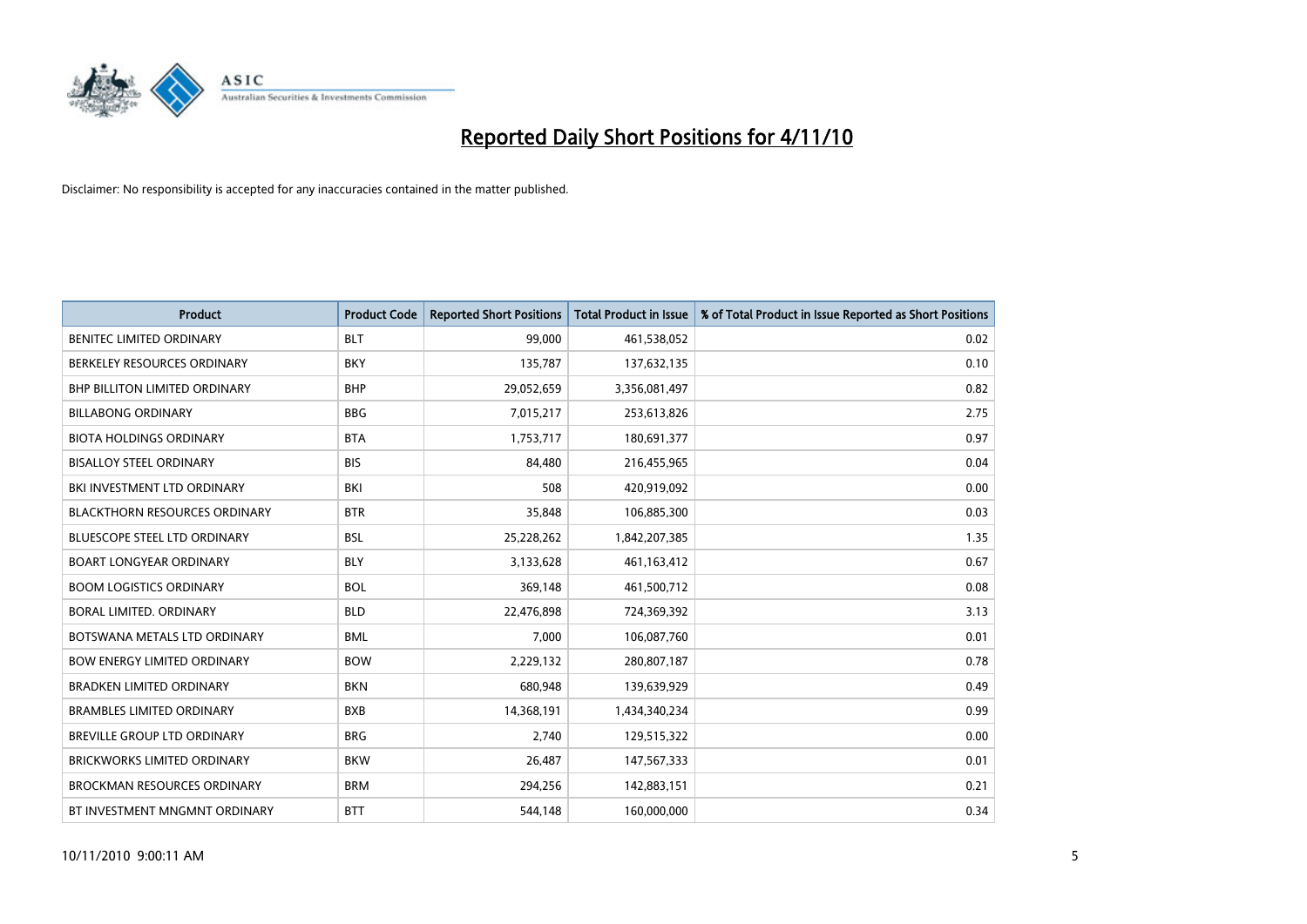

| <b>Product</b>                           | <b>Product Code</b> | <b>Reported Short Positions</b> | Total Product in Issue | % of Total Product in Issue Reported as Short Positions |
|------------------------------------------|---------------------|---------------------------------|------------------------|---------------------------------------------------------|
| <b>BUNNINGS WAREHOUSE ORDINARY UNITS</b> | <b>BWP</b>          | 786,213                         | 427,042,646            | 0.18                                                    |
| BUREY GOLD LIMITED ORDINARY              | <b>BYR</b>          | 50,000                          | 203,635,017            | 0.02                                                    |
| <b>BURU ENERGY ORDINARY</b>              | <b>BRU</b>          | 171,612                         | 182,780,549            | 0.09                                                    |
| CABCHARGE AUSTRALIA ORDINARY             | CAB                 | 1,376,078                       | 120,437,014            | 1.13                                                    |
| CALTEX AUSTRALIA ORDINARY                | <b>CTX</b>          | 7,912,433                       | 270,000,000            | 2.93                                                    |
| <b>CAMPBELL BROTHERS ORDINARY</b>        | CPB                 | 1,186,257                       | 63,517,495             | 1.87                                                    |
| CAPE LAMBERT RES LTD ORDINARY            | <b>CFE</b>          | 629,932                         | 593,166,467            | 0.10                                                    |
| <b>CARBON ENERGY ORDINARY</b>            | <b>CNX</b>          | 473,830                         | 609,747,650            | 0.07                                                    |
| CARDNO LIMITED ORDINARY                  | CDD                 | 12,795                          | 105,797,439            | 0.01                                                    |
| CARNARVON PETROLEUM ORDINARY             | <b>CVN</b>          | 2,089,541                       | 686,759,634            | 0.30                                                    |
| CARNEGIE WAVE ENERGY ORDINARY            | <b>CWE</b>          | 83,000                          | 565,237,627            | 0.01                                                    |
| <b>CARPATHIAN RESOURCES ORDINARY</b>     | <b>CPN</b>          | 75,000                          | 265,533,501            | 0.03                                                    |
| CARPENTARIA EXP. LTD ORDINARY            | CAP                 | 9,777                           | 94,071,301             | 0.01                                                    |
| CARSALES.COM LTD ORDINARY                | <b>CRZ</b>          | 1,556,897                       | 232,750,800            | 0.67                                                    |
| CASH CONVERTERS ORD/DIV ACCESS           | CCV                 | 68,191                          | 379,761,025            | 0.01                                                    |
| <b>CASPIAN OIL &amp; GAS ORDINARY</b>    | CIG                 | 50,000                          | 1,331,500,513          | 0.00                                                    |
| CATALPA RESOURCES ORDINARY               | CAH                 | 1,386,317                       | 162,776,842            | 0.85                                                    |
| CEC GROUP LIMITED ORDINARY               | <b>CEG</b>          | 1,750                           | 79,662,662             | 0.00                                                    |
| <b>CELLNET GROUP ORDINARY</b>            | <b>CLT</b>          | 1,342                           | 70,221,390             | 0.00                                                    |
| CENTENNIAL COAL ORDINARY                 | <b>CEY</b>          | 425,131                         | 395,126,381            | 0.11                                                    |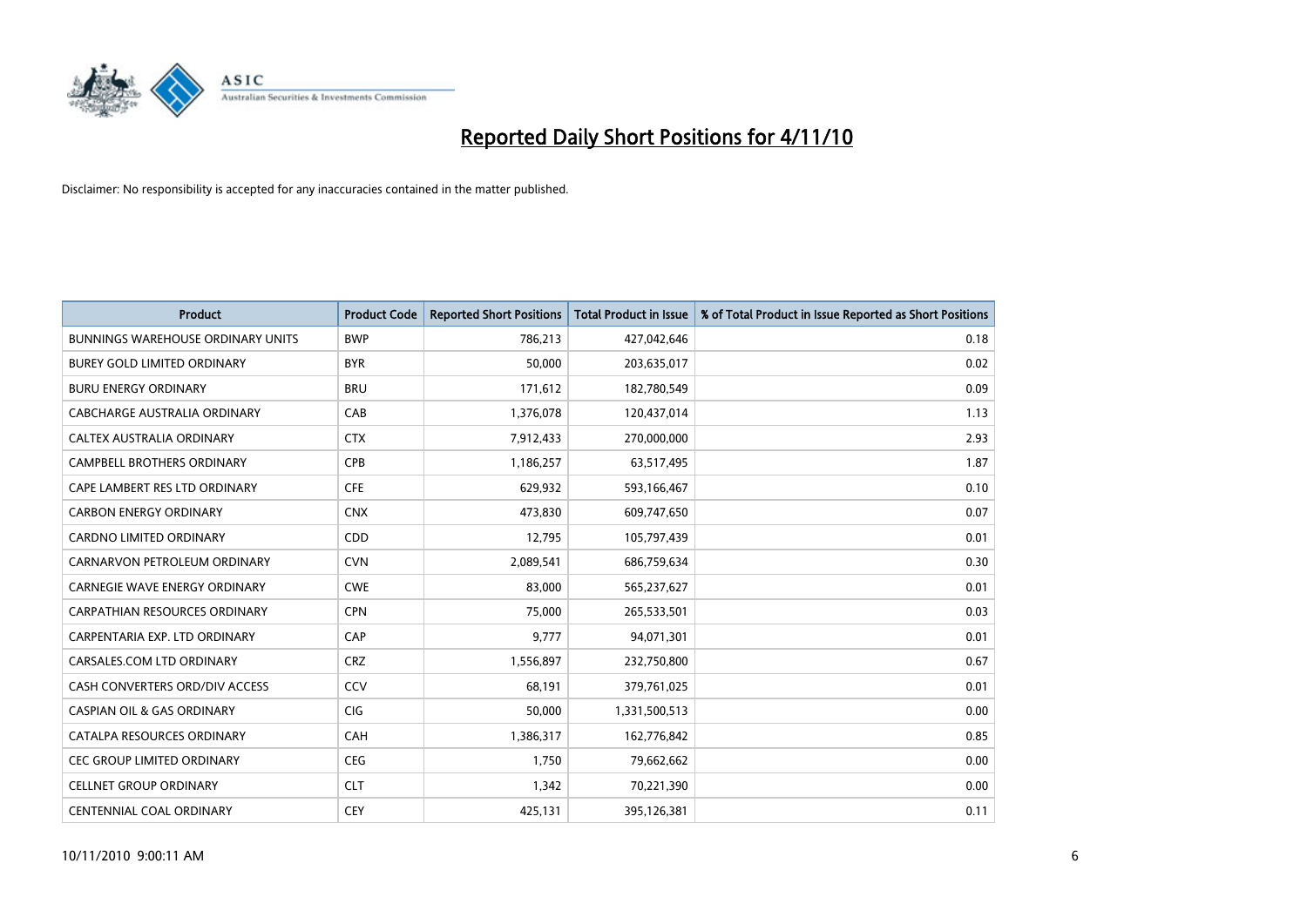

| <b>Product</b>                                | <b>Product Code</b> | <b>Reported Short Positions</b> | Total Product in Issue | % of Total Product in Issue Reported as Short Positions |
|-----------------------------------------------|---------------------|---------------------------------|------------------------|---------------------------------------------------------|
| CENTRAL PETROLEUM ORDINARY                    | <b>CTP</b>          | 11,455                          | 982,297,842            | 0.00                                                    |
| CENTRO PROPERTIES UNITS/ORD STAPLED           | <b>CNP</b>          | 324,031                         | 972,414,514            | 0.03                                                    |
| <b>CENTRO RETAIL GROUP STAPLED SECURITIES</b> | <b>CER</b>          | 761,664                         | 2,286,399,424          | 0.03                                                    |
| CERAMIC FUEL CELLS ORDINARY                   | <b>CFU</b>          | 140,326                         | 1,200,679,566          | 0.01                                                    |
| CFS RETAIL PROPERTY UNITS                     | <b>CFX</b>          | 31,269,060                      | 2,820,392,571          | 1.11                                                    |
| <b>CHALLENGER DIV.PRO. STAPLED UNITS</b>      | <b>CDI</b>          | 51,871                          | 913,426,007            | 0.00                                                    |
| <b>CHALLENGER F.S.G.LTD ORDINARY</b>          | CGF                 | 12,101,772                      | 502,403,359            | 2.40                                                    |
| <b>CHALLENGER INFRAST, STAPLED UNITS</b>      | <b>CIF</b>          | 8,420                           | 316,223,785            | 0.00                                                    |
| CHANDLER MACLEOD LTD ORDINARY                 | <b>CMG</b>          | 11,970                          | 422,031,685            | 0.00                                                    |
| CHARTER HALL GROUP STAPLED US PROHIBIT.       | <b>CHC</b>          | 2,602,246                       | 1,225,365,088          | 0.21                                                    |
| CHARTER HALL OFFICE UNIT                      | CQO                 | 545,282                         | 493,319,730            | 0.11                                                    |
| <b>CHARTER HALL RETAIL UNITS</b>              | <b>COR</b>          | 168,846                         | 305,810,723            | 0.05                                                    |
| CHEMGENEX PHARMACEUT ORDINARY                 | <b>CXS</b>          | 195,195                         | 283,348,870            | 0.07                                                    |
| CITADEL RESOURCE GRP ORDINARY                 | CGG                 | 7,498,167                       | 2,367,666,467          | 0.32                                                    |
| CITIGOLD CORP LTD ORDINARY                    | <b>CTO</b>          | 2,098,686                       | 964,512,301            | 0.22                                                    |
| CLINUVEL PHARMACEUT. ORDINARY                 | <b>CUV</b>          | 41,277                          | 303,443,665            | 0.01                                                    |
| <b>CLOUGH LIMITED ORDINARY</b>                | <b>CLO</b>          | 520,776                         | 771,906,269            | 0.06                                                    |
| <b>COAL &amp; ALLIED ORDINARY</b>             | <b>CNA</b>          | 10,476                          | 86,584,735             | 0.01                                                    |
| COAL OF AFRICA LTD ORDINARY                   | <b>CZA</b>          | 3,138,880                       | 530,514,663            | 0.59                                                    |
| <b>COALSPUR MINES LTD ORDINARY</b>            | <b>CPL</b>          | 963.105                         | 435,073,242            | 0.22                                                    |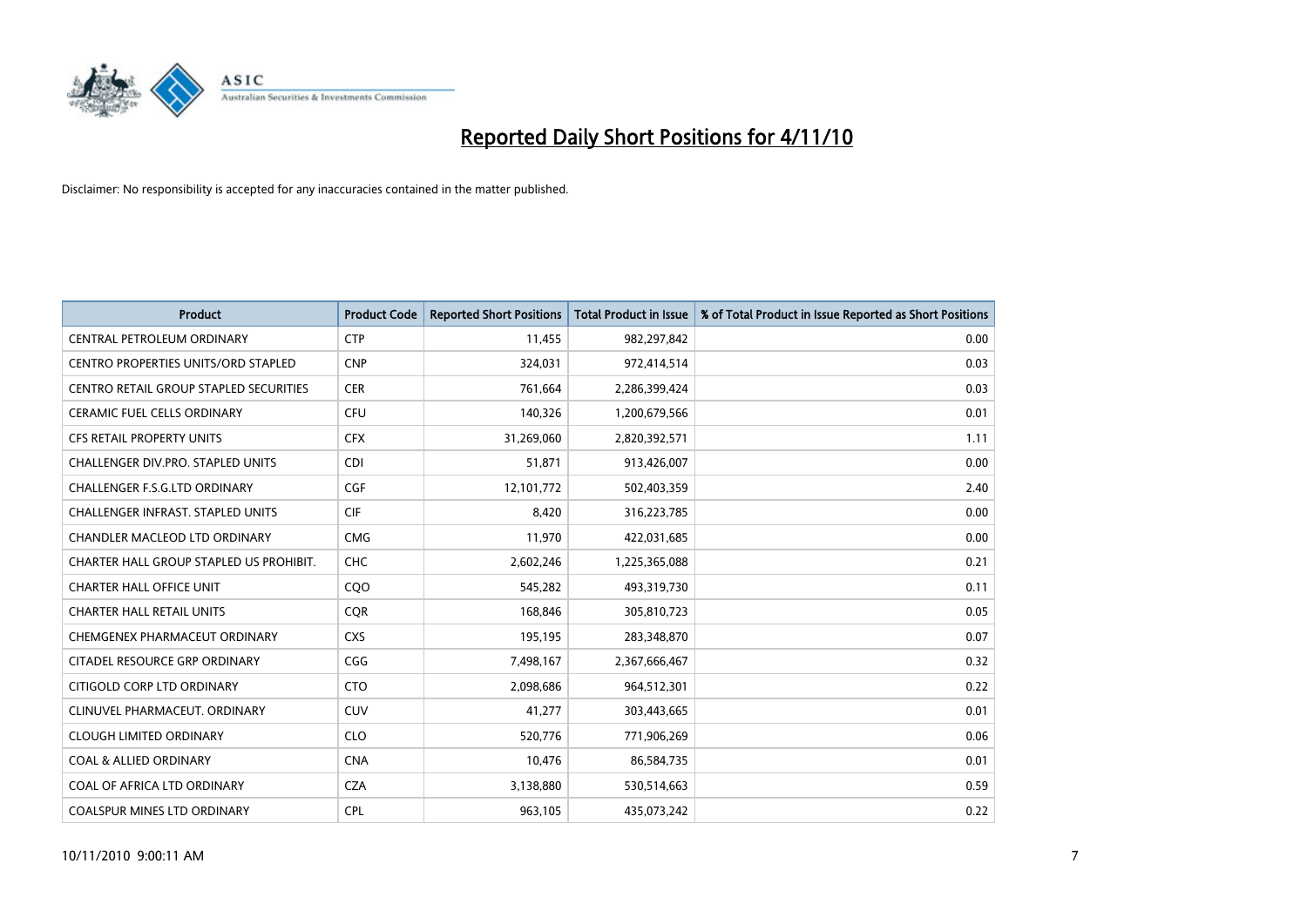

| <b>Product</b>                       | <b>Product Code</b> | <b>Reported Short Positions</b> | <b>Total Product in Issue</b> | % of Total Product in Issue Reported as Short Positions |
|--------------------------------------|---------------------|---------------------------------|-------------------------------|---------------------------------------------------------|
| COCA-COLA AMATIL ORDINARY            | <b>CCL</b>          | 5,367,539                       | 755,948,267                   | 0.68                                                    |
| COCHLEAR LIMITED ORDINARY            | <b>COH</b>          | 823,054                         | 56,659,210                    | 1.44                                                    |
| <b>COCKATOO COAL ORDINARY</b>        | <b>COK</b>          | 5,944,085                       | 970,036,951                   | 0.61                                                    |
| COEUR D'ALENE MINES. CDI 1:1         | <b>CXC</b>          | 1,000                           | 3,834,109                     | 0.03                                                    |
| <b>COFFEY INTERNATIONAL ORDINARY</b> | <b>COF</b>          | 25,355                          | 130,211,293                   | 0.02                                                    |
| COMMONWEALTH BANK, ORDINARY          | <b>CBA</b>          | 13,223,336                      | 1,548,882,074                 | 0.82                                                    |
| COMMONWEALTH PROP ORDINARY UNITS     | <b>CPA</b>          | 21,049,784                      | 2,012,803,230                 | 1.07                                                    |
| <b>COMPASS RESOURCES ORDINARY</b>    | <b>CMR</b>          | 101,480                         | 147,402,920                   | 0.07                                                    |
| <b>COMPUTERSHARE LTD ORDINARY</b>    | CPU                 | 4,039,256                       | 555,664,059                   | 0.72                                                    |
| <b>CONNECTEAST GROUP STAPLED</b>     | CEU                 | 32,474,302                      | 3,940,145,951                 | 0.82                                                    |
| CONSOLIDATED MEDIA. ORDINARY         | <b>CMI</b>          | 3,232,186                       | 561,834,996                   | 0.57                                                    |
| CONTANGO MICROCAP ORDINARY           | <b>CTN</b>          | 7,500                           | 151,458,972                   | 0.00                                                    |
| COOPER ENERGY LTD ORDINARY           | <b>COE</b>          | 104,399                         | 292,576,001                   | 0.04                                                    |
| <b>COPPER STRIKE LTD ORDINARY</b>    | <b>CSE</b>          | 714                             | 129,455,571                   | 0.00                                                    |
| <b>COUNT FINANCIAL ORDINARY</b>      | COU                 | 709,823                         | 261,968,742                   | 0.28                                                    |
| <b>CRANE GROUP LIMITED ORDINARY</b>  | <b>CRG</b>          | 3,207,523                       | 79,110,667                    | 4.04                                                    |
| CROMWELL GROUP STAPLED SECURITIES    | <b>CMW</b>          | 3,572,433                       | 909,626,240                   | 0.39                                                    |
| <b>CROWN LIMITED ORDINARY</b>        | <b>CWN</b>          | 3,912,647                       | 754,131,800                   | 0.51                                                    |
| <b>CSG LIMITED ORDINARY</b>          | CSV                 | 1,786,638                       | 244,864,695                   | 0.73                                                    |
| <b>CSL LIMITED ORDINARY</b>          | <b>CSL</b>          | 6,194,461                       | 550,119,993                   | 1.11                                                    |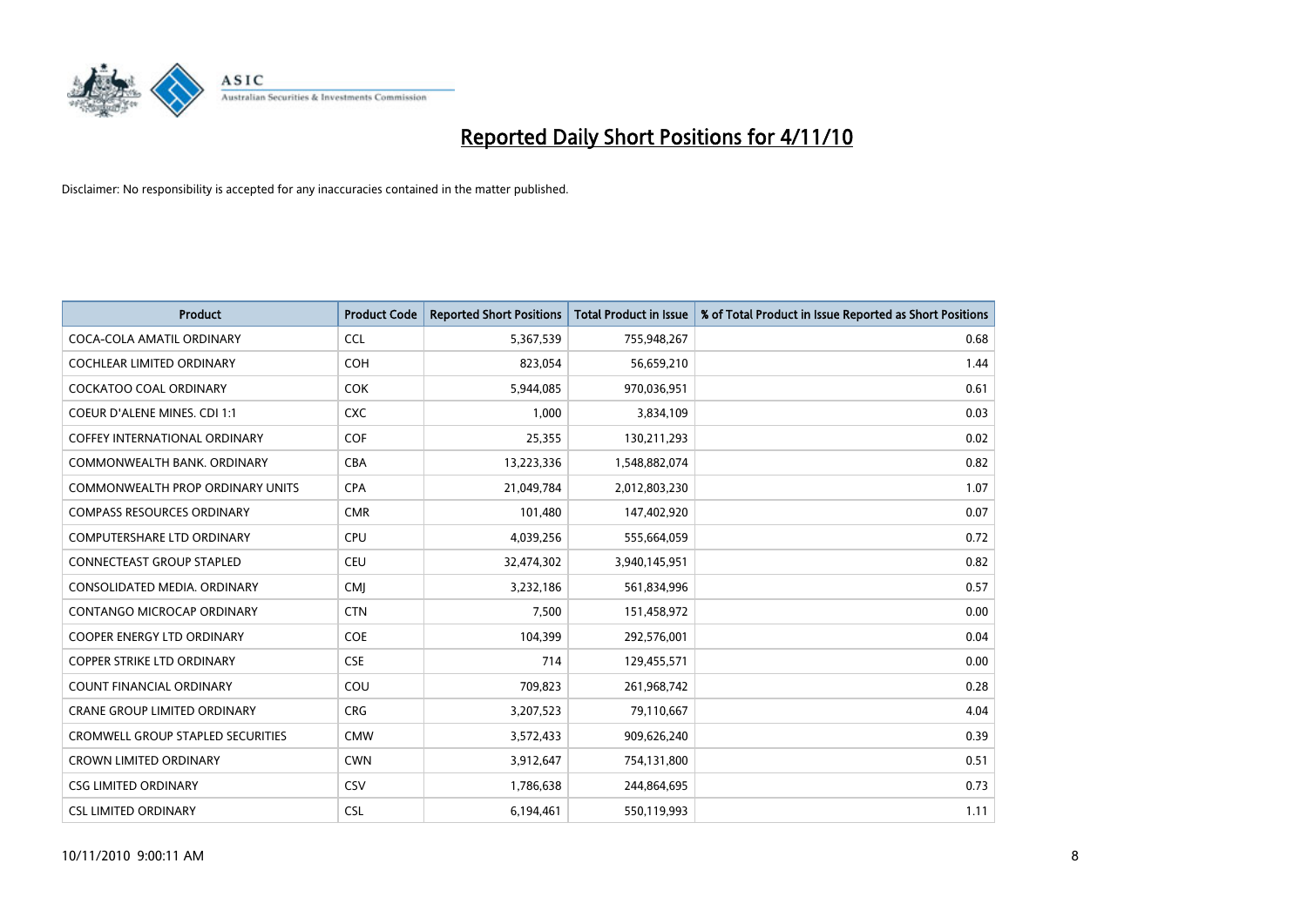

| <b>Product</b>                     | <b>Product Code</b> | <b>Reported Short Positions</b> | <b>Total Product in Issue</b> | % of Total Product in Issue Reported as Short Positions |
|------------------------------------|---------------------|---------------------------------|-------------------------------|---------------------------------------------------------|
| <b>CSR LIMITED ORDINARY</b>        | <b>CSR</b>          | 4,138,013                       | 1,517,907,314                 | 0.28                                                    |
| <b>CUDECO LIMITED ORDINARY</b>     | CDU                 | 395,991                         | 145,412,643                   | 0.27                                                    |
| <b>CUSTOMERS LIMITED ORDINARY</b>  | <b>CUS</b>          | 37,588                          | 134,869,357                   | 0.02                                                    |
| DART ENERGY LTD ORDINARY           | <b>DTE</b>          | 1,422,529                       | 538,188,184                   | 0.26                                                    |
| DAVID JONES LIMITED ORDINARY       | <b>DIS</b>          | 16,250,243                      | 510,945,759                   | 3.18                                                    |
| DECMIL GROUP LIMITED ORDINARY      | <b>DCG</b>          | 17,397                          | 123,804,568                   | 0.01                                                    |
| DEEP YELLOW LIMITED ORDINARY       | <b>DYL</b>          | 166,140                         | 1,125,814,458                 | 0.01                                                    |
| DEVINE LIMITED ORDINARY            | <b>DVN</b>          | 1,000                           | 634,918,223                   | 0.00                                                    |
| DEXUS PROPERTY GROUP STAPLED UNITS | <b>DXS</b>          | 16,614,940                      | 4,839,024,176                 | 0.33                                                    |
| DISCOVERY METALS LTD ORDINARY      | <b>DML</b>          | 2,480,232                       | 302,202,585                   | 0.82                                                    |
| <b>DOMINION MINING ORDINARY</b>    | <b>DOM</b>          | 238,212                         | 103,520,259                   | 0.22                                                    |
| DOMINO PIZZA ENTERPR ORDINARY      | <b>DMP</b>          | 3                               | 68,407,674                    | 0.00                                                    |
| DOWNER EDI LIMITED ORDINARY        | <b>DOW</b>          | 3,419,576                       | 343,178,483                   | 0.97                                                    |
| DUET GROUP STAPLED US PROHIBIT.    | <b>DUE</b>          | 621,632                         | 887,304,690                   | 0.07                                                    |
| DULUXGROUP LIMITED ORDINARY        | <b>DLX</b>          | 96,787                          | 366,992,120                   | 0.02                                                    |
| DYESOL LIMITED ORDINARY            | <b>DYE</b>          | 342,000                         | 143,325,847                   | 0.24                                                    |
| <b>EASTERN STAR GAS ORDINARY</b>   | ESG                 | 5,295,435                       | 991,567,041                   | 0.52                                                    |
| EDT RETAIL TRUST UNITS             | <b>EDT</b>          | 99,457                          | 4,700,290,868                 | 0.00                                                    |
| ELDERS LIMITED ORDINARY            | <b>ELD</b>          | 21,610,510                      | 448,598,480                   | 4.83                                                    |
| ELDORADO GOLD CORP CDI 1:1         | EAU                 | 22,572                          | 20,934,663                    | 0.10                                                    |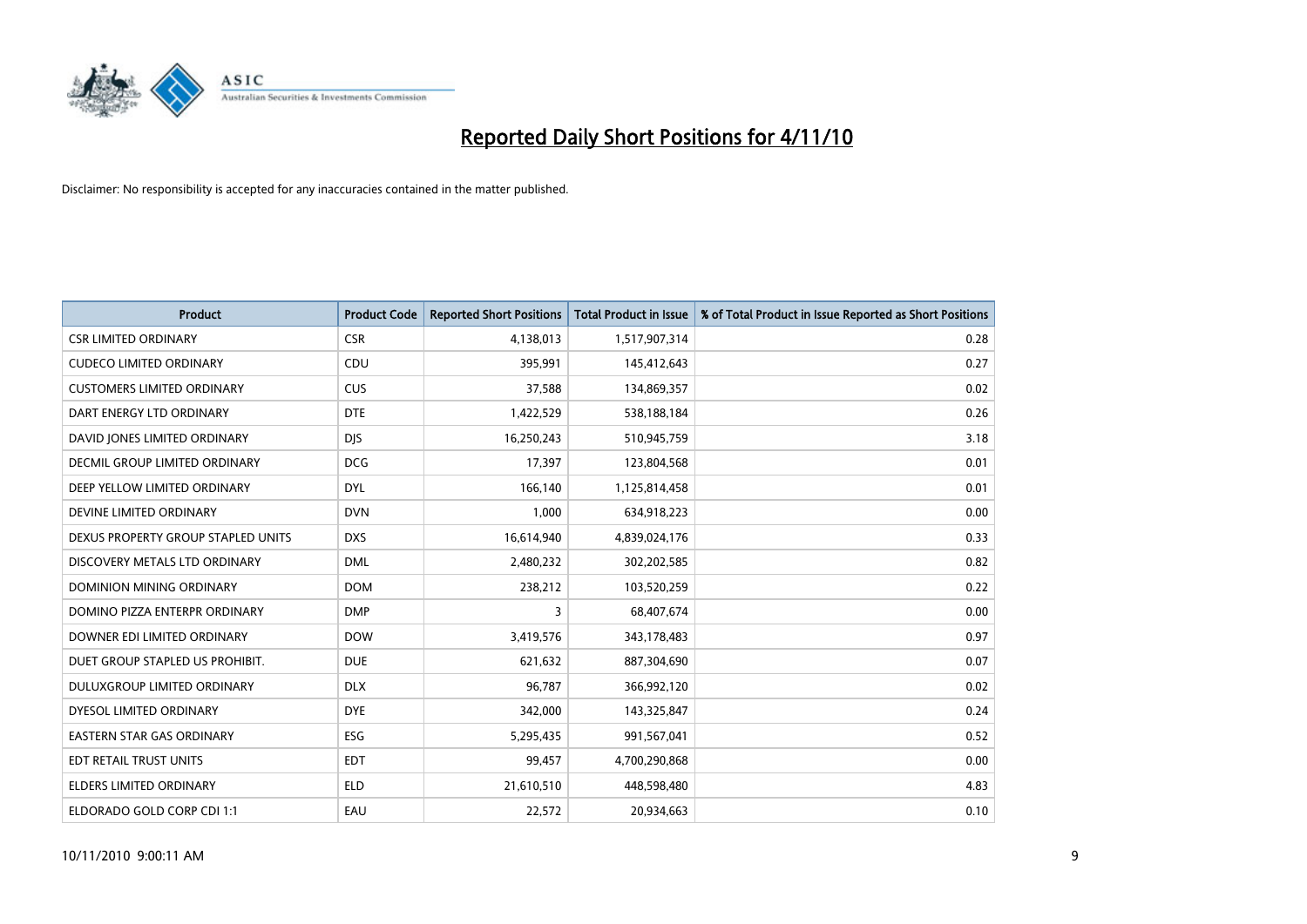

| <b>Product</b>                            | <b>Product Code</b> | <b>Reported Short Positions</b> | Total Product in Issue | % of Total Product in Issue Reported as Short Positions |
|-------------------------------------------|---------------------|---------------------------------|------------------------|---------------------------------------------------------|
| ELIXIR PETROLEUM LTD ORDINARY             | <b>EXR</b>          | 324,400                         | 188,988,472            | 0.17                                                    |
| <b>EMECO HOLDINGS ORDINARY</b>            | <b>EHL</b>          | 45,955                          | 631,237,586            | 0.00                                                    |
| <b>ENERGY RESOURCES ORDINARY 'A'</b>      | <b>ERA</b>          | 1,195,801                       | 190,737,934            | 0.63                                                    |
| ENERGY WORLD CORPOR. ORDINARY             | <b>EWC</b>          | 9,191,007                       | 1,561,166,672          | 0.58                                                    |
| <b>ENTEK ENERGY LTD ORDINARY</b>          | <b>ETE</b>          | 489,903                         | 287,692,535            | 0.17                                                    |
| <b>ENTELLECT SOLUTIONS ORDINARY</b>       | <b>ESN</b>          | 464.050                         | 1,740,334,200          | 0.03                                                    |
| ENVESTRA LIMITED ORDINARY                 | <b>ENV</b>          | 1,828,420                       | 1,430,398,609          | 0.11                                                    |
| EQUINOX MINERALS LTD CHESS DEPOSITARY INT | EON                 | 6,811,514                       | 707,868,211            | 0.96                                                    |
| <b>EVEREST FINANCIAL ORDINARY</b>         | <b>EFG</b>          | 4,300                           | 251,442,316            | 0.00                                                    |
| <b>EXTRACT RESOURCES ORDINARY</b>         | <b>EXT</b>          | 641,133                         | 243,302,298            | 0.27                                                    |
| FAIRFAX MEDIA LTD ORDINARY                | <b>FXI</b>          | 290,930,204                     | 2,351,955,725          | 12.38                                                   |
| <b>FANTASTIC HOLDINGS ORDINARY</b>        | <b>FAN</b>          | 3,000                           | 102,693,495            | 0.00                                                    |
| FERRAUS LIMITED ORDINARY                  | <b>FRS</b>          | 370                             | 205,700,890            | 0.00                                                    |
| FISHER & PAYKEL APP. ORDINARY             | <b>FPA</b>          | 9,856,287                       | 724,235,162            | 1.36                                                    |
| FISHER & PAYKEL H. ORDINARY               | <b>FPH</b>          | 2,157,985                       | 517,444,890            | 0.42                                                    |
| FKP PROPERTY GROUP STAPLED SECURITIES     | <b>FKP</b>          | 3,997,705                       | 1,174,033,185          | 0.34                                                    |
| FLEETWOOD CORP ORDINARY                   | <b>FWD</b>          | 46,099                          | 57,209,053             | 0.07                                                    |
| FLETCHER BUILDING ORDINARY                | <b>FBU</b>          | 536,033                         | 611,250,393            | 0.09                                                    |
| FLEXIGROUP LIMITED ORDINARY               | <b>FXL</b>          | 25,626                          | 275,472,492            | 0.01                                                    |
| FLIGHT CENTRE ORDINARY                    | <b>FLT</b>          | 2,594,391                       | 99,787,921             | 2.60                                                    |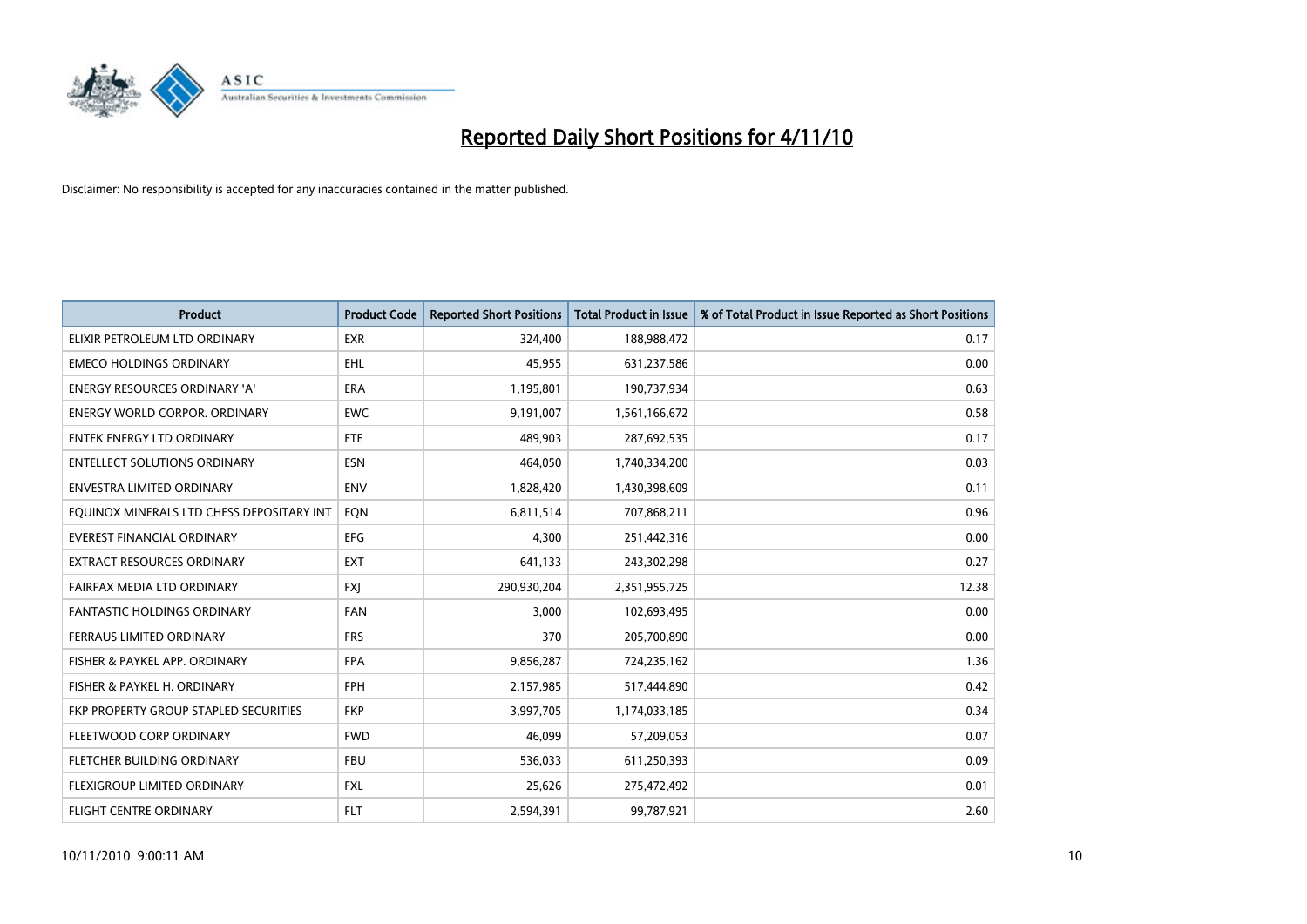

| <b>Product</b>                            | <b>Product Code</b> | <b>Reported Short Positions</b> | Total Product in Issue | % of Total Product in Issue Reported as Short Positions |
|-------------------------------------------|---------------------|---------------------------------|------------------------|---------------------------------------------------------|
| <b>FLINDERS MINES LTD ORDINARY</b>        | <b>FMS</b>          | 20,946,166                      | 1,820,149,571          | 1.15                                                    |
| FORGE GROUP LIMITED ORDINARY              | FGE                 |                                 | 79,314,014             | 0.00                                                    |
| FORTE ENERGY NL ORDINARY                  | <b>FTE</b>          | 2,658,986                       | 580,658,031            | 0.46                                                    |
| FORTESCUE METALS GRP ORDINARY             | <b>FMG</b>          | 8,315,450                       | 3,111,398,945          | 0.23                                                    |
| <b>FOSTER'S GROUP ORDINARY</b>            | FGL                 | 3,548,206                       | 1,930,723,313          | 0.20                                                    |
| FTD CORPORATION ORDINARY                  | <b>FTD</b>          | 8,088                           | 100,421,069            | 0.01                                                    |
| <b>FUNTASTIC LIMITED ORDINARY</b>         | <b>FUN</b>          | 322,528                         | 340,997,682            | 0.09                                                    |
| <b>G.U.D. HOLDINGS ORDINARY</b>           | GUD                 | 153,783                         | 68,426,721             | 0.22                                                    |
| <b>GALAXY RESOURCES ORDINARY</b>          | <b>GXY</b>          | 412,419                         | 190,553,358            | 0.20                                                    |
| <b>GEODYNAMICS LIMITED ORDINARY</b>       | GDY                 | 262,019                         | 292,840,219            | 0.09                                                    |
| <b>GINDALBIE METALS LTD ORDINARY</b>      | <b>GBG</b>          | 9,040,278                       | 850,108,099            | 1.05                                                    |
| <b>GIRALIA RESOURCES NL ORDINARY</b>      | GIR                 | 323,978                         | 180,135,170            | 0.17                                                    |
| <b>GLOBAL MINING ORDINARY</b>             | <b>GMI</b>          | 8,951                           | 191,820,968            | 0.00                                                    |
| <b>GLOUCESTER COAL ORDINARY</b>           | GCL                 | 253,181                         | 140,447,062            | 0.18                                                    |
| <b>GME RESOURCES LTD ORDINARY</b>         | <b>GME</b>          | 800                             | 302,352,750            | 0.00                                                    |
| <b>GOLD ONE INT LTD ORDINARY</b>          | GDO                 | 4,909                           | 806,268,333            | 0.00                                                    |
| <b>GOLDEN GATE PETROL ORDINARY</b>        | GGP                 | 11,538                          | 975,826,623            | 0.00                                                    |
| <b>GOLDEN WEST RESOURCE ORDINARY</b>      | <b>GWR</b>          | 1,617                           | 164,606,127            | 0.00                                                    |
| <b>GOODMAN FIELDER, ORDINARY</b>          | <b>GFF</b>          | 10,702,929                      | 1,380,386,438          | 0.79                                                    |
| <b>GOODMAN GROUP STAPLED US PROHIBIT.</b> | <b>GMG</b>          | 4,734,439                       | 6,369,751,394          | 0.06                                                    |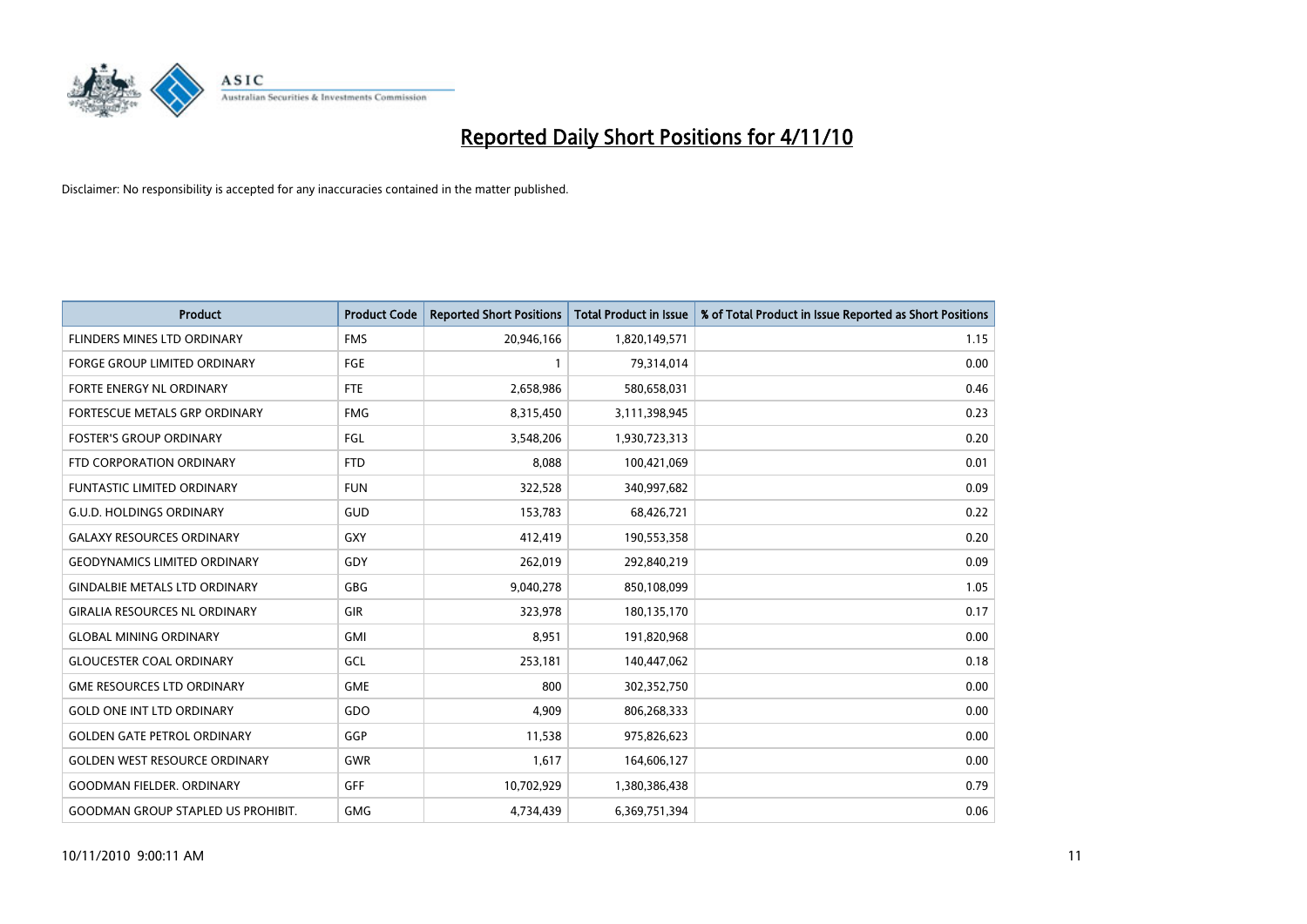

| <b>Product</b>                            | <b>Product Code</b> | <b>Reported Short Positions</b> | <b>Total Product in Issue</b> | % of Total Product in Issue Reported as Short Positions |
|-------------------------------------------|---------------------|---------------------------------|-------------------------------|---------------------------------------------------------|
| <b>GPT GROUP STAPLED SEC.</b>             | <b>GPT</b>          | 9,762,479                       | 1,855,529,431                 | 0.51                                                    |
| <b>GRAINCORP LIMITED A CLASS ORDINARY</b> | <b>GNC</b>          | 517,961                         | 198,318,900                   | 0.27                                                    |
| <b>GRANGE RESOURCES, ORDINARY</b>         | <b>GRR</b>          | 1,551,959                       | 1,152,077,403                 | 0.13                                                    |
| <b>GREENLAND MIN EN LTD ORDINARY</b>      | GGG                 | 1,002,809                       | 262,532,512                   | 0.38                                                    |
| <b>GRYPHON MINERALS LTD ORDINARY</b>      | GRY                 | 11,452                          | 289,272,058                   | 0.00                                                    |
| GUINNESS PEAT GROUP. CHESS DEPOSITARY INT | GPG                 | 55                              | 309,138,006                   | 0.00                                                    |
| <b>GUNNS LIMITED ORDINARY</b>             | <b>GNS</b>          | 20,247,316                      | 806,734,892                   | 2.48                                                    |
| <b>GWA GROUP LTD ORDINARY</b>             | <b>GWA</b>          | 4,013,650                       | 301,102,514                   | 1.33                                                    |
| HARVEY NORMAN ORDINARY                    | <b>HVN</b>          | 33,807,359                      | 1,062,316,784                 | 3.19                                                    |
| HASTIE GROUP LIMITED ORDINARY             | <b>HST</b>          | 326,885                         | 239,716,924                   | 0.13                                                    |
| HASTINGS DIVERSIFIED STAPLED SECURITY     | <b>HDF</b>          | 269,238                         | 518,300,758                   | 0.04                                                    |
| <b>HEARTWARE INT INC CDI 35:1</b>         | <b>HIN</b>          | 272,008                         | 66,059,280                    | 0.41                                                    |
| <b>HENDERSON GROUP CDI 1:1</b>            | <b>HGG</b>          | 8,480,953                       | 560,588,825                   | 1.50                                                    |
| HFA HOLDINGS LIMITED ORDINARY             | <b>HFA</b>          | 1,820,937                       | 469,330,170                   | 0.38                                                    |
| <b>HIGHLANDS PACIFIC ORDINARY</b>         | <b>HIG</b>          | 2,420,226                       | 685,007,148                   | 0.36                                                    |
| HILLGROVE RES LTD ORDINARY                | <b>HGO</b>          | 1,958,220                       | 482,618,890                   | 0.40                                                    |
| HILLS INDUSTRIES LTD ORDINARY             | <b>HIL</b>          | 1,663,668                       | 248,676,841                   | 0.66                                                    |
| HORIZON OIL LIMITED ORDINARY              | <b>HZN</b>          | 2,541,141                       | 1,130,311,515                 | 0.22                                                    |
| <b>ICON ENERGY LIMITED ORDINARY</b>       | <b>ICN</b>          | 67,000                          | 439,801,394                   | 0.02                                                    |
| <b>IINET LIMITED ORDINARY</b>             | <b>IIN</b>          | 1,400,559                       | 151,963,119                   | 0.91                                                    |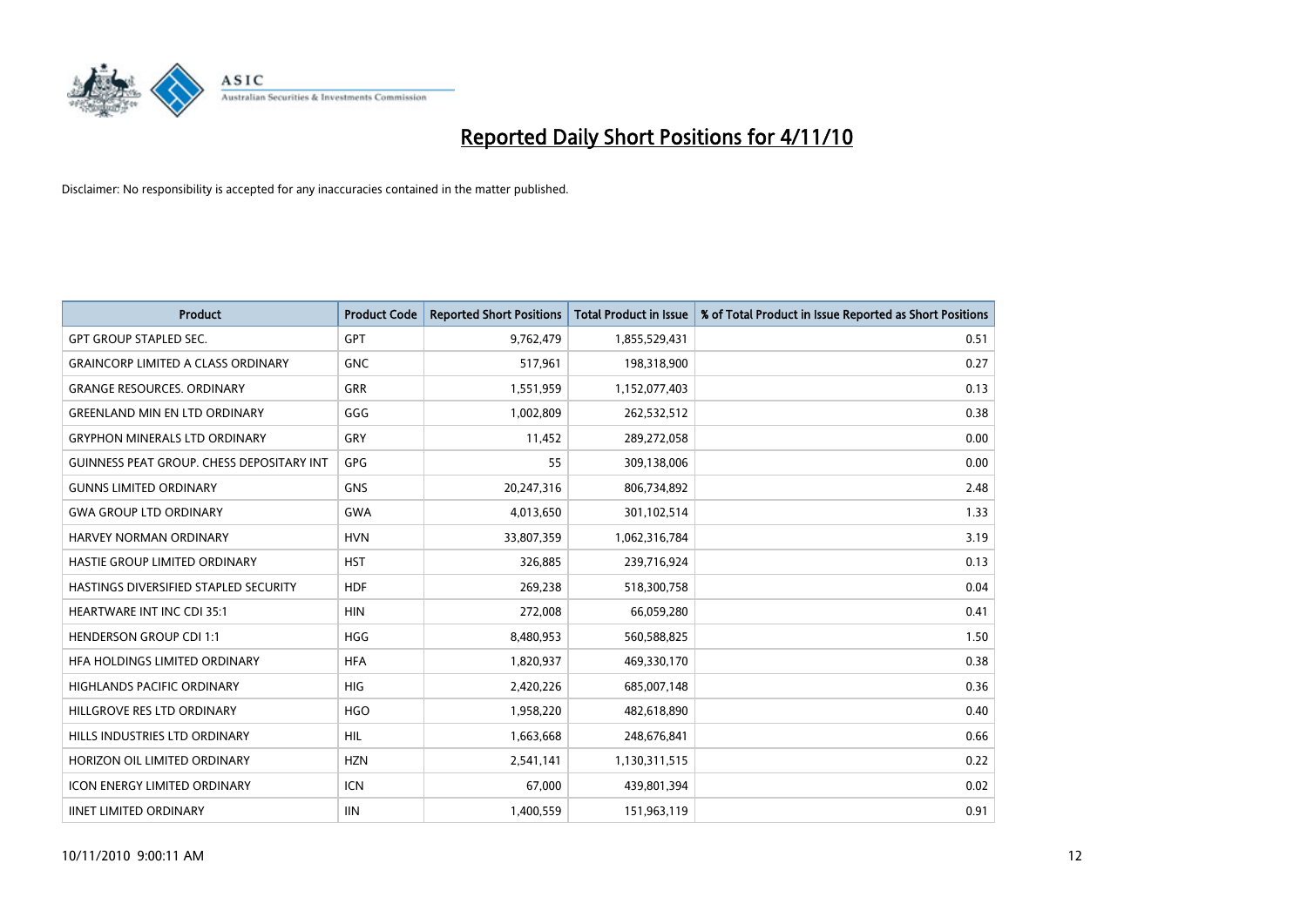

| <b>Product</b>                       | <b>Product Code</b> | <b>Reported Short Positions</b> | <b>Total Product in Issue</b> | % of Total Product in Issue Reported as Short Positions |
|--------------------------------------|---------------------|---------------------------------|-------------------------------|---------------------------------------------------------|
| <b>ILUKA RESOURCES ORDINARY</b>      | <b>ILU</b>          | 5,832,185                       | 418,700,517                   | 1.38                                                    |
| <b>IMDEX LIMITED ORDINARY</b>        | <b>IMD</b>          | 12,114                          | 197,047,128                   | 0.01                                                    |
| IMF (AUSTRALIA) LTD ORDINARY         | <b>IMF</b>          | 329,994                         | 122,496,819                   | 0.27                                                    |
| IMX RESOURCES LTD ORDINARY           | <b>IXR</b>          | 20,000                          | 260,252,803                   | 0.01                                                    |
| <b>INCITEC PIVOT ORDINARY</b>        | IPL                 | 1,501,026                       | 1,628,730,107                 | 0.08                                                    |
| <b>INDAGO RESOURCES LTD ORDINARY</b> | IDG                 | 8,179                           | 81,659,448                    | 0.01                                                    |
| <b>INDEPENDENCE GROUP ORDINARY</b>   | <b>IGO</b>          | 186,045                         | 114,063,539                   | 0.15                                                    |
| <b>INDOPHIL RESOURCES ORDINARY</b>   | <b>IRN</b>          | 85,905                          | 471,445,763                   | 0.01                                                    |
| INDUSTREA LIMITED ORDINARY           | IDL                 | 1,253,487                       | 1,088,087,032                 | 0.11                                                    |
| INFIGEN ENERGY STAPLED SECURITIES    | <b>IFN</b>          | 9,482,986                       | 761,222,569                   | 1.23                                                    |
| ING INDUSTRIAL FUND UNITS            | <b>IIF</b>          | 4,644,450                       | 2,592,249,647                 | 0.17                                                    |
| ING OFFICE FUND STAPLED SECURITIES   | <b>IOF</b>          | 5,558,393                       | 2,729,071,212                 | 0.20                                                    |
| ING RE COM GROUP STAPLED SECURITIES  | <b>ILF</b>          | 9,075                           | 441,029,194                   | 0.00                                                    |
| <b>INSURANCE AUSTRALIA ORDINARY</b>  | IAG                 | 4,111,482                       | 2,078,994,021                 | 0.19                                                    |
| <b>INTEGRA MINING LTD, ORDINARY</b>  | <b>IGR</b>          | 1,635,250                       | 755,792,394                   | 0.21                                                    |
| INTOLL GROUP STAPLED SECURITIES      | <b>ITO</b>          | 4,468,203                       | 2,261,732,048                 | 0.19                                                    |
| <b>INTREPID MINES ORDINARY</b>       | <b>IAU</b>          | 807,270                         | 432,579,805                   | 0.18                                                    |
| <b>INVOCARE LIMITED ORDINARY</b>     | <b>IVC</b>          | 771,634                         | 102,394,649                   | 0.75                                                    |
| ION LIMITED ORDINARY                 | <b>ION</b>          | 164,453                         | 256,365,105                   | 0.06                                                    |
| <b>IOOF HOLDINGS LTD ORDINARY</b>    | <b>IFL</b>          | 1,466,776                       | 229,794,395                   | 0.63                                                    |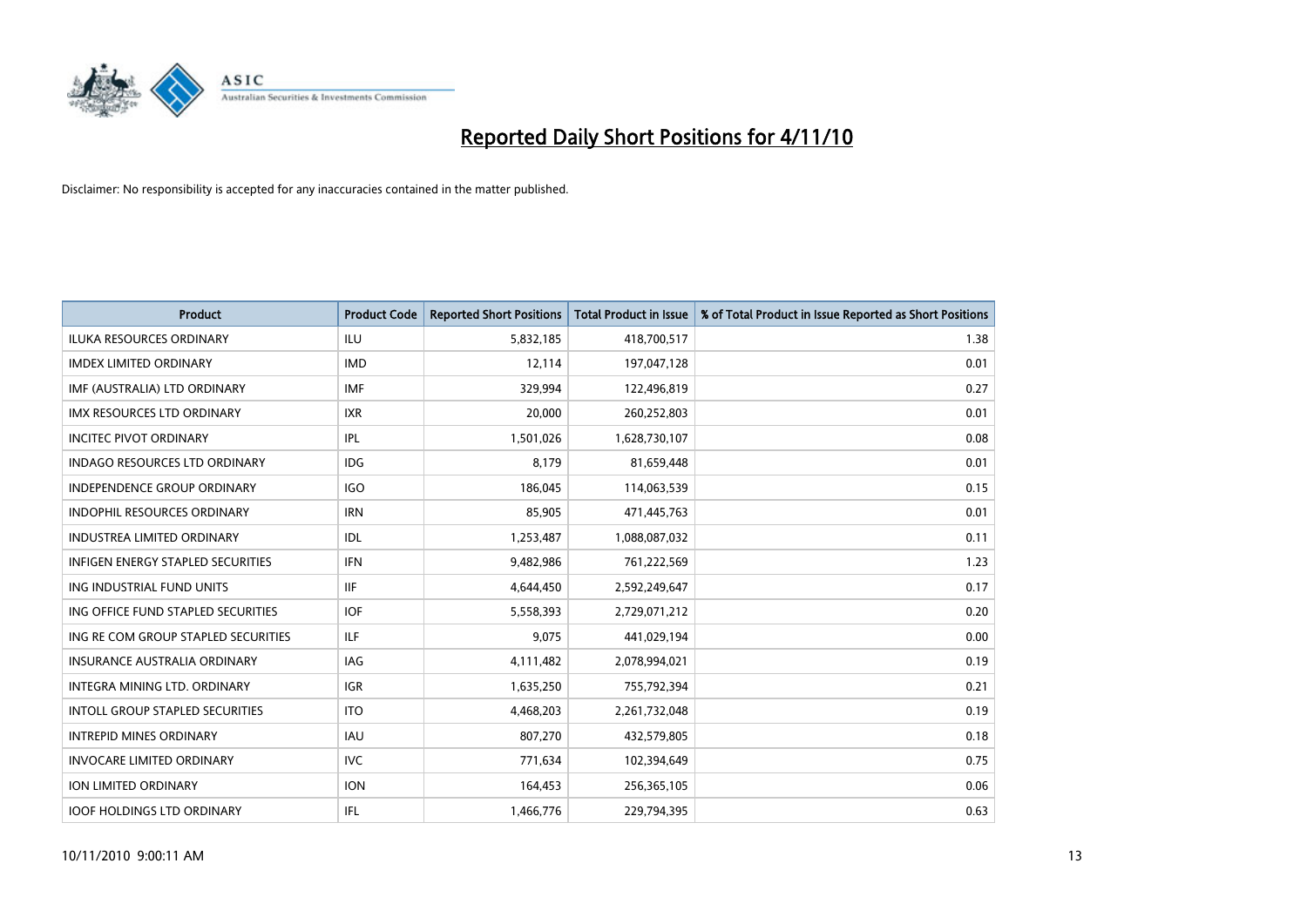

| <b>Product</b>                                  | <b>Product Code</b> | <b>Reported Short Positions</b> | <b>Total Product in Issue</b> | % of Total Product in Issue Reported as Short Positions |
|-------------------------------------------------|---------------------|---------------------------------|-------------------------------|---------------------------------------------------------|
| <b>IRESS MARKET TECH. ORDINARY</b>              | <b>IRE</b>          | 2,119,621                       | 126,018,142                   | 1.68                                                    |
| <b>IRON ORE HOLDINGS ORDINARY</b>               | <b>IOH</b>          | 14,525                          | 135,381,616                   | 0.01                                                    |
| <b>ISHARES GLB CONSSTA CDI 1:1</b>              | X                   | 8,372                           | 4,750,000                     | 0.18                                                    |
| ISHARES MSCI EAFE CDI 1:1                       | <b>IVE</b>          | 75,419                          | 590,400,000                   | 0.01                                                    |
| ISHARES S&P 500 CDI 1:1                         | <b>IVV</b>          | 18,018                          | 116,350,000                   | 0.02                                                    |
| ISHARES S&P SCAP 600 CDI 1:1                    | <b>IJR</b>          | 500                             | 71,300,000                    | 0.00                                                    |
| <b>ISOFT GROUP LIMITED ORDINARY</b>             | <b>ISF</b>          | 18,377,674                      | 1,070,595,874                 | 1.72                                                    |
| <b>IVANHOE AUSTRALIA ORDINARY</b>               | <b>IVA</b>          | 163,824                         | 418,083,853                   | 0.04                                                    |
| <b>JABIRU METALS LTD ORDINARY</b>               | <b>JML</b>          | 21,890                          | 552,619,180                   | 0.00                                                    |
| <b>IAMES HARDIE INDUST CHESS DEPOSITARY INT</b> | <b>IHX</b>          | 11,488,659                      | 435,772,324                   | 2.58                                                    |
| <b>JAMESON RESOURCES ORDINARY</b>               | <b>JAL</b>          | 1,600,000                       | 63,885,910                    | 2.50                                                    |
| <b>JB HI-FI LIMITED ORDINARY</b>                | <b>IBH</b>          | 9,647,842                       | 109,200,612                   | 8.84                                                    |
| <b>KAGARA LTD ORDINARY</b>                      | KZL                 | 5,272,882                       | 707,789,717                   | 0.74                                                    |
| KAROON GAS AUSTRALIA ORDINARY                   | <b>KAR</b>          | 668.629                         | 217,295,769                   | 0.30                                                    |
| KATHMANDU HOLD LTD ORDINARY                     | <b>KMD</b>          | 614,319                         | 200,000,000                   | 0.30                                                    |
| <b>KEYBRIDGE CAPITAL ORDINARY</b>               | <b>KBC</b>          | 5,999                           | 172,070,564                   | 0.00                                                    |
| KIMBERLEY METALS LTD ORDINARY                   | <b>KBL</b>          | 2,609                           | 115,216,206                   | 0.00                                                    |
| KINGSGATE CONSOLID. ORDINARY                    | <b>KCN</b>          | 1,299,729                       | 101,087,786                   | 1.28                                                    |
| LEIGHTON HOLDINGS ORDINARY                      | LEI                 | 5,515,202                       | 300,869,799                   | 1.85                                                    |
| LEND LEASE GROUP UNIT/ORD STAPLED               | <b>LLC</b>          | 789.494                         | 565,558,754                   | 0.14                                                    |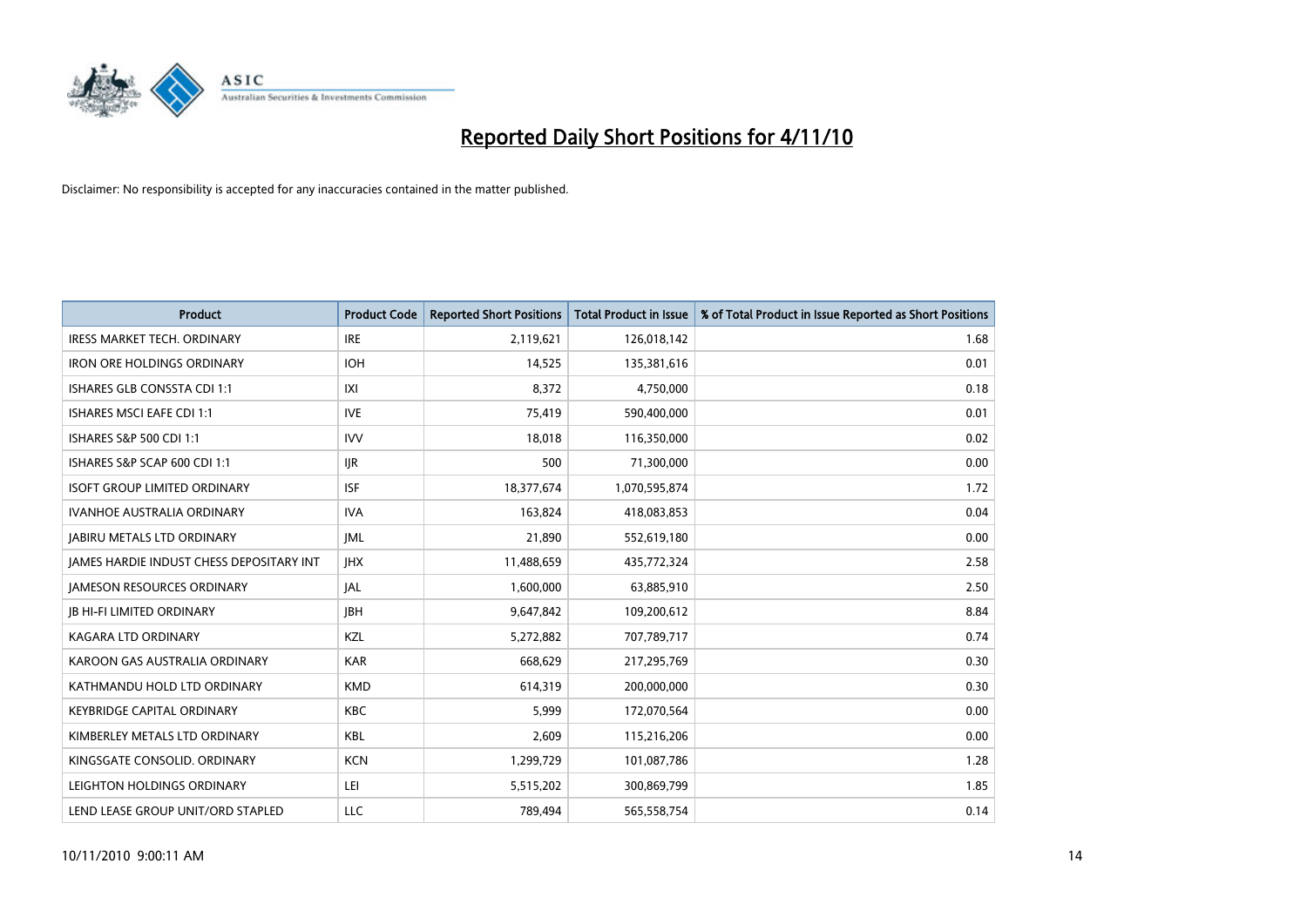

| <b>Product</b>                        | <b>Product Code</b> | <b>Reported Short Positions</b> | <b>Total Product in Issue</b> | % of Total Product in Issue Reported as Short Positions |
|---------------------------------------|---------------------|---------------------------------|-------------------------------|---------------------------------------------------------|
| LINC ENERGY LTD ORDINARY              | <b>LNC</b>          | 1,126,601                       | 497,085,405                   | 0.22                                                    |
| LIQUEFIED NATURAL ORDINARY            | LNG                 | 6,203                           | 213,339,015                   | 0.00                                                    |
| LYNAS CORPORATION ORDINARY            | <b>LYC</b>          | 7,521,982                       | 1,656,999,093                 | 0.46                                                    |
| MAC SERVICES (THE) ORDINARY           | <b>MSL</b>          | 65,425                          | 165,966,692                   | 0.04                                                    |
| <b>MACA LIMITED ORDINARY</b>          | <b>MLD</b>          | 600,000                         | 150,000,000                   | 0.40                                                    |
| MACARTHUR COAL ORDINARY               | <b>MCC</b>          | 1,121,070                       | 299,476,903                   | 0.38                                                    |
| <b>MACMAHON HOLDINGS ORDINARY</b>     | <b>MAH</b>          | 1,473,741                       | 733,711,705                   | 0.19                                                    |
| MACQ ATLAS ROADS GRP ORDINARY STAPLED | <b>MOA</b>          | 804,627                         | 452,345,907                   | 0.17                                                    |
| MACQUARIE GROUP LTD ORDINARY          | <b>MOG</b>          | 3,745,246                       | 345,601,301                   | 1.06                                                    |
| MAGMA METALS LTD. ORDINARY            | <b>MMW</b>          | 2,500                           | 195,605,923                   | 0.00                                                    |
| MANTRA RESOURCES ORDINARY             | <b>MRU</b>          | 442,596                         | 130,229,188                   | 0.34                                                    |
| MAP GROUP STAPLED US PROHIBIT.        | <b>MAP</b>          | 885,541                         | 1,861,210,782                 | 0.05                                                    |
| <b>MARION ENERGY ORDINARY</b>         | <b>MAE</b>          | 374,994                         | 429,822,043                   | 0.09                                                    |
| MATRIX C & E LTD ORDINARY             | <b>MCE</b>          | 3,309                           | 72,964,098                    | 0.00                                                    |
| MCMILLAN SHAKESPEARE ORDINARY         | <b>MMS</b>          | 177,161                         | 67,849,516                    | 0.26                                                    |
| MCPHERSON'S LTD ORDINARY              | <b>MCP</b>          | 17,869                          | 71,651,758                    | 0.02                                                    |
| MEDUSA MINING LTD ORDINARY            | <b>MML</b>          | 990,927                         | 187,584,911                   | 0.53                                                    |
| MELBOURNE IT LIMITED ORDINARY         | <b>MLB</b>          | 145,440                         | 80,029,955                    | 0.18                                                    |
| MEO AUSTRALIA LTD ORDINARY            | <b>MEO</b>          | 344,911                         | 477,220,955                   | 0.07                                                    |
| MERMAID MARINE ORDINARY               | <b>MRM</b>          | 143,307                         | 202,082,349                   | 0.07                                                    |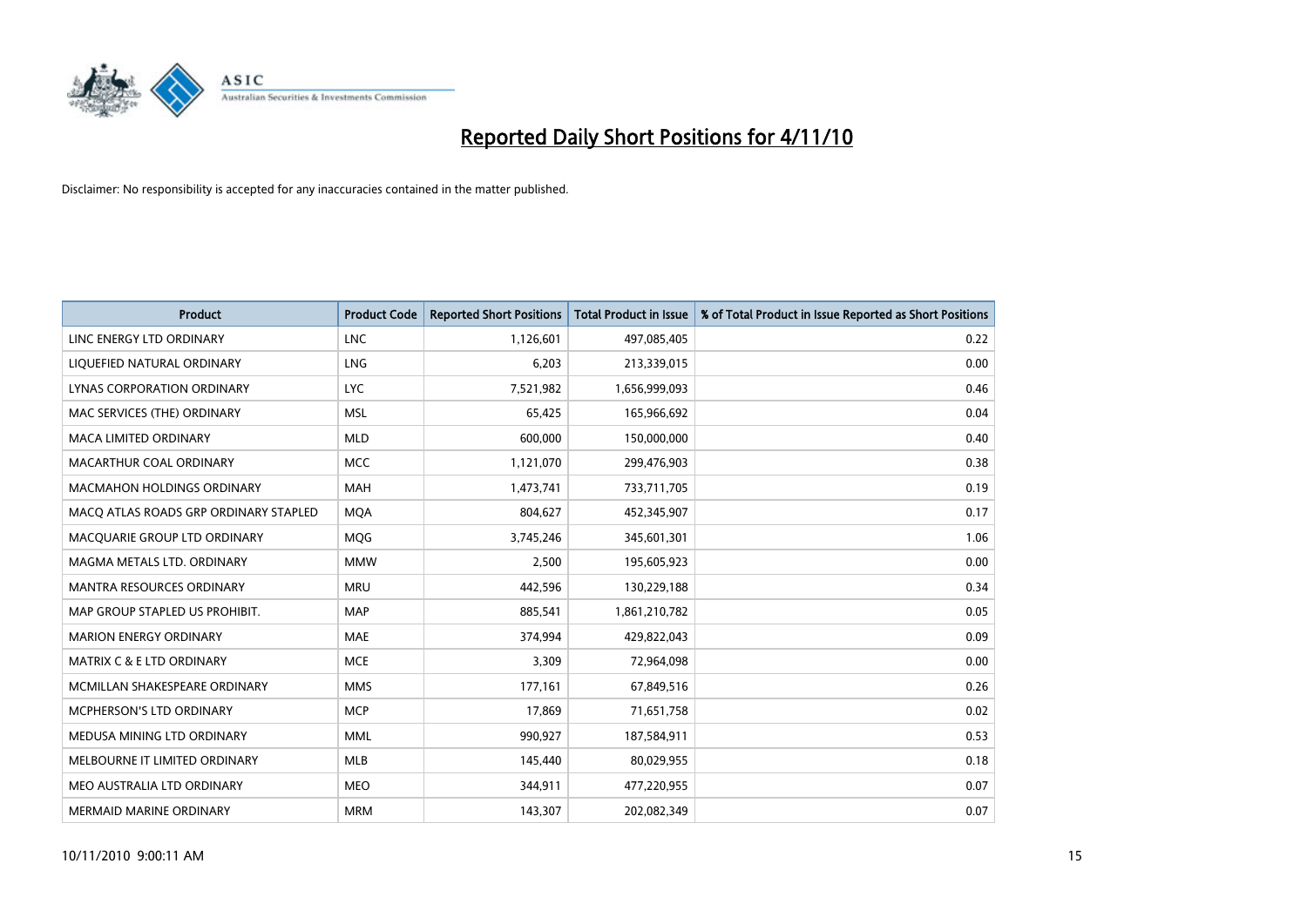

| <b>Product</b>                    | <b>Product Code</b> | <b>Reported Short Positions</b> | Total Product in Issue | % of Total Product in Issue Reported as Short Positions |
|-----------------------------------|---------------------|---------------------------------|------------------------|---------------------------------------------------------|
| MESOBLAST LIMITED ORDINARY        | <b>MSB</b>          | 20,643                          | 158,140,556            | 0.01                                                    |
| METALS X LIMITED ORDINARY         | <b>MLX</b>          | 326,940                         | 1,365,661,782          | 0.03                                                    |
| METCASH LIMITED ORDINARY          | <b>MTS</b>          | 19,539,835                      | 768,523,847            | 2.53                                                    |
| METGASCO LIMITED ORDINARY         | <b>MEL</b>          | 235,435                         | 250,803,468            | 0.09                                                    |
| METMINCO LIMITED ORDINARY         | <b>MNC</b>          | 350,000                         | 836,622,979            | 0.04                                                    |
| MICLYN EXP OFFSHR ORDINARY        | <b>MIO</b>          | 397,993                         | 271,700,000            | 0.14                                                    |
| MINARA RESOURCES ORDINARY         | <b>MRE</b>          | 4,949,276                       | 1,167,783,517          | 0.42                                                    |
| MINCOR RESOURCES NL ORDINARY      | <b>MCR</b>          | 233,005                         | 200,608,804            | 0.11                                                    |
| MINERAL DEPOSITS ORDINARY         | <b>MDL</b>          | 987,273                         | 606,941,673            | 0.15                                                    |
| MINERAL RESOURCES, ORDINARY       | <b>MIN</b>          | 726,764                         | 167,939,485            | 0.43                                                    |
| MIRABELA NICKEL LTD ORDINARY      | <b>MBN</b>          | 11,662,913                      | 485,383,737            | 2.38                                                    |
| MIRVAC GROUP STAPLED SECURITIES   | <b>MGR</b>          | 4,290,009                       | 3,415,819,357          | 0.13                                                    |
| MITCHELL COMMUNITCA. ORDINARY     | <b>MCU</b>          | 16,057                          | 301,883,014            | 0.01                                                    |
| <b>MOLOPO ENERGY LTD ORDINARY</b> | <b>MPO</b>          | 1,805,708                       | 250,972,584            | 0.71                                                    |
| MONADELPHOUS GROUP ORDINARY       | <b>MND</b>          | 581,932                         | 87,521,827             | 0.67                                                    |
| MOUNT GIBSON IRON ORDINARY        | <b>MGX</b>          | 2,801,850                       | 1,082,570,693          | 0.24                                                    |
| MULTIPLEX SITES SITES             | <b>MXUPA</b>        | 100                             | 4,500,000              | 0.00                                                    |
| MURCHISON METALS LTD ORDINARY     | <b>MMX</b>          | 8,336,391                       | 435,884,268            | 1.90                                                    |
| <b>MYER HOLDINGS LTD ORDINARY</b> | <b>MYR</b>          | 17,757,067                      | 581,617,884            | 3.07                                                    |
| MYSTATE LIMITED ORDINARY          | <b>MYS</b>          | 1,400                           | 67,439,158             | 0.00                                                    |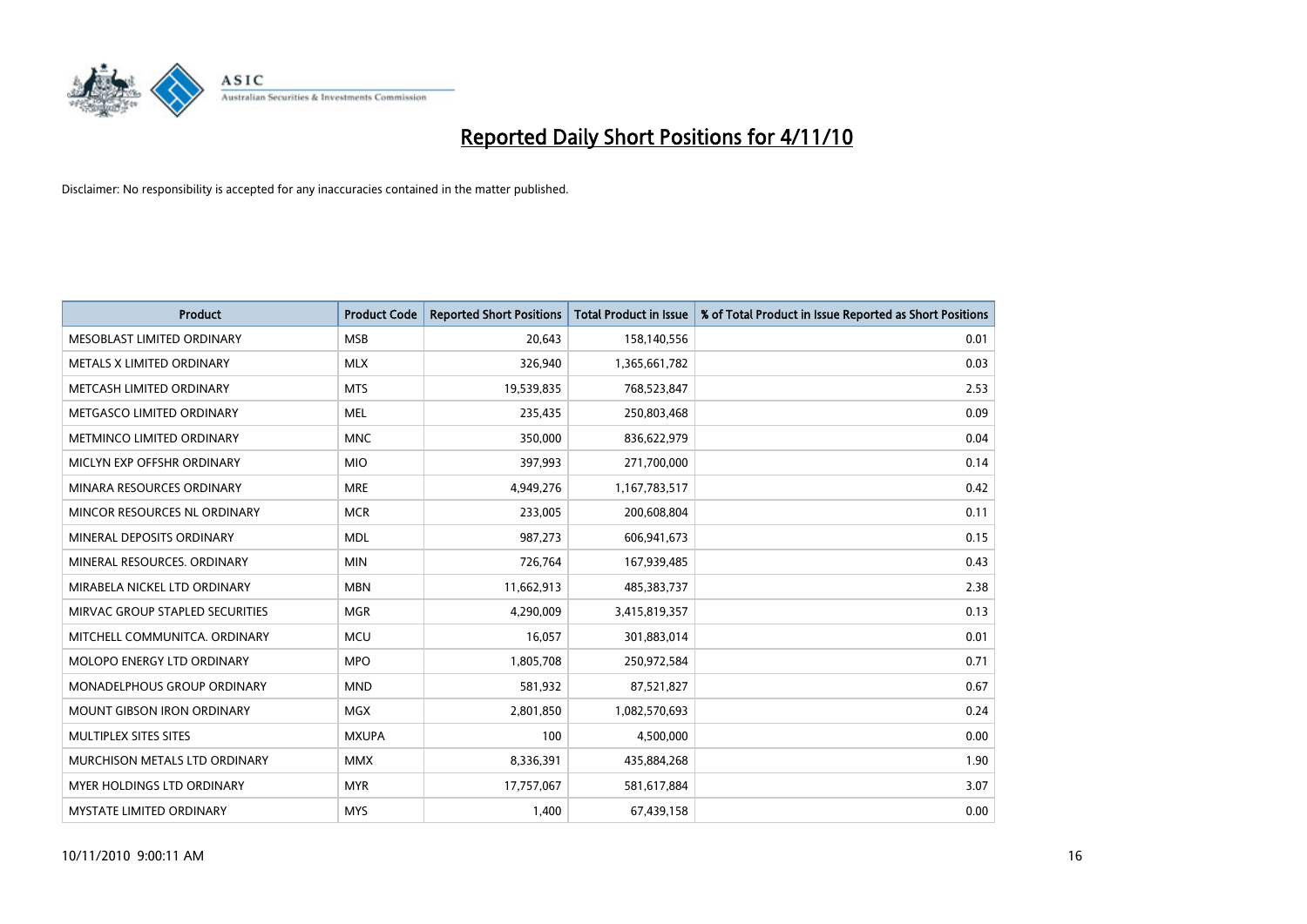

| <b>Product</b>                | <b>Product Code</b> | <b>Reported Short Positions</b> | <b>Total Product in Issue</b> | % of Total Product in Issue Reported as Short Positions |
|-------------------------------|---------------------|---------------------------------|-------------------------------|---------------------------------------------------------|
| NATIONAL AUST. BANK ORDINARY  | <b>NAB</b>          | 7,359,279                       | 2,133,340,708                 | 0.32                                                    |
| NATURAL FUEL LIMITED ORDINARY | <b>NFL</b>          |                                 | 721,912                       | 0.00                                                    |
| NAVITAS LIMITED ORDINARY      | <b>NVT</b>          | 636,281                         | 342,450,567                   | 0.19                                                    |
| NEPTUNE MARINE ORDINARY       | <b>NMS</b>          | 1,611,044                       | 442,223,834                   | 0.36                                                    |
| NEW HOPE CORPORATION ORDINARY | <b>NHC</b>          | 564,745                         | 830,230,549                   | 0.07                                                    |
| NEWCREST MINING ORDINARY      | <b>NCM</b>          | 3,749,331                       | 764,486,927                   | 0.47                                                    |
| NEWS CORP A NON-VOTING CDI    | <b>NWSLV</b>        | 401.120                         | 1,828,178,274                 | 0.03                                                    |
| NEWS CORP B VOTING CDI        | <b>NWS</b>          | 7,405,081                       | 798,520,953                   | 0.92                                                    |
| NEXBIS LIMITED ORDINARY       | <b>NBS</b>          | 63,733                          | 498,972,940                   | 0.01                                                    |
| NEXUS ENERGY LIMITED ORDINARY | <b>NXS</b>          | 6,193,114                       | 988,257,304                   | 0.61                                                    |
| NIB HOLDINGS LIMITED ORDINARY | <b>NHF</b>          | 8,911                           | 495,431,427                   | 0.00                                                    |
| NICK SCALI LIMITED ORDINARY   | <b>NCK</b>          | 35,846                          | 81,000,000                    | 0.04                                                    |
| NIDO PETROLEUM ORDINARY       | <b>NDO</b>          | 15,443,259                      | 1,107,550,321                 | 1.39                                                    |
| NKWE PLATINUM 10C US COMMON   | <b>NKP</b>          | 211,506                         | 559,651,184                   | 0.04                                                    |
| NORTHERN CREST ORDINARY       | <b>NOC</b>          | 24,345                          | 116,074,781                   | 0.02                                                    |
| NORTHERN IRON LTD ORDINARY    | <b>NFE</b>          | 1,257,845                       | 336,035,503                   | 0.38                                                    |
| NOVOGEN LIMITED ORDINARY      | <b>NRT</b>          | 8,449                           | 102,125,894                   | 0.01                                                    |
| NRW HOLDINGS LIMITED ORDINARY | <b>NWH</b>          | 409,490                         | 251,223,000                   | 0.16                                                    |
| NUFARM LIMITED ORDINARY       | <b>NUF</b>          | 7,757,911                       | 261,775,731                   | 2.96                                                    |
| NUPLEX INDUSTRIES ORDINARY    | <b>NPX</b>          | 43,989                          | 195,060,783                   | 0.02                                                    |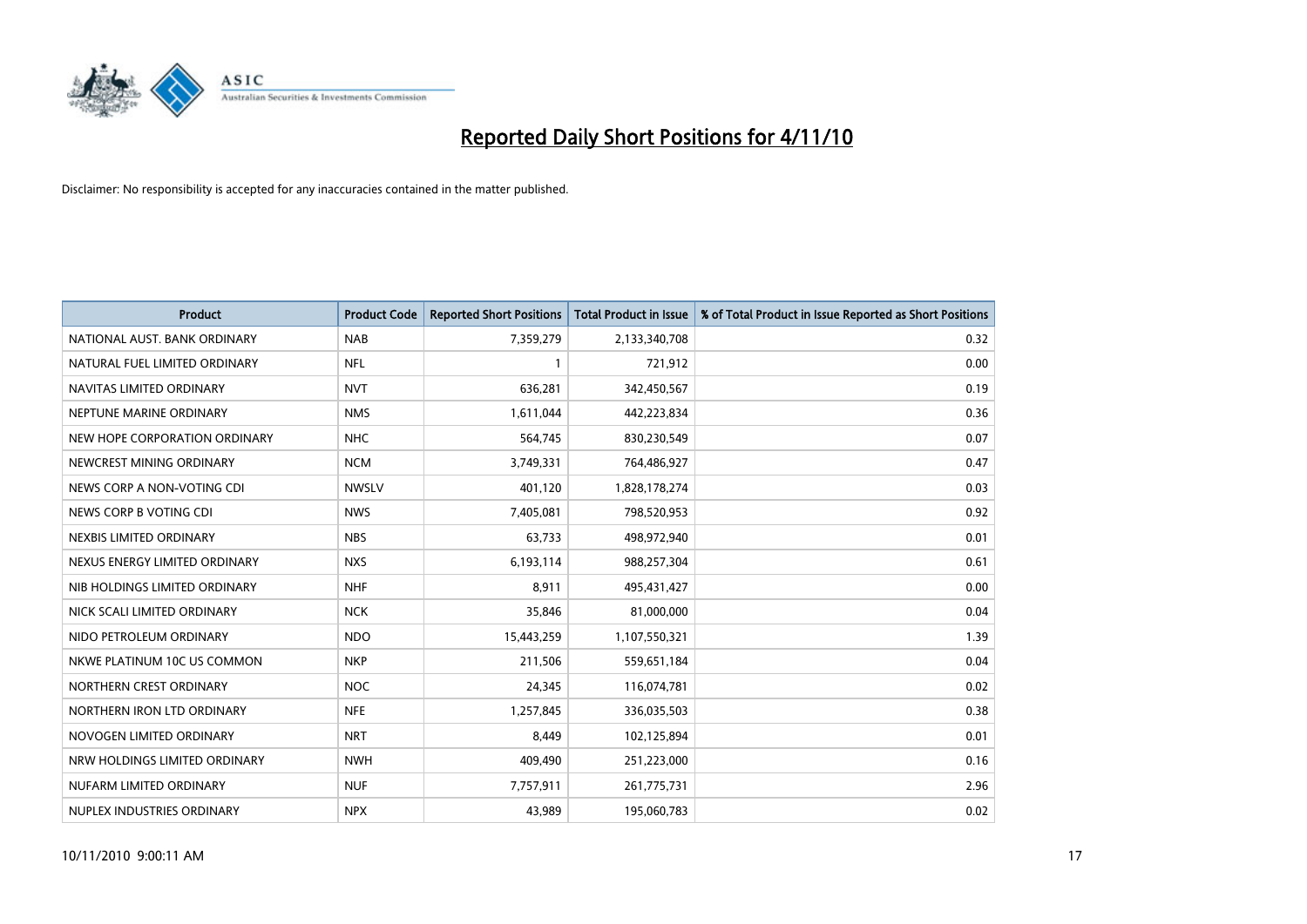

| <b>Product</b>                          | <b>Product Code</b> | <b>Reported Short Positions</b> | <b>Total Product in Issue</b> | % of Total Product in Issue Reported as Short Positions |
|-----------------------------------------|---------------------|---------------------------------|-------------------------------|---------------------------------------------------------|
| NYOTA MINERALS LTD ORDINARY             | <b>NYO</b>          | 780,000                         | 452,935,583                   | 0.17                                                    |
| OAKTON LIMITED ORDINARY                 | <b>OKN</b>          | 643,137                         | 93,632,735                    | 0.68                                                    |
| OCEANAGOLD CORP. CHESS DEPOSITARY INT   | <b>OGC</b>          | 943,332                         | 249,874,252                   | 0.38                                                    |
| OCEANIA CAPITAL LTD ORDINARY            | OCP                 | 2,500                           | 91,921,295                    | 0.00                                                    |
| OIL SEARCH LTD ORDINARY                 | OSH                 | 9,635,825                       | 1,312,888,303                 | 0.70                                                    |
| OM HOLDINGS LIMITED ORDINARY            | OMH                 | 1,243,536                       | 503,085,150                   | 0.24                                                    |
| <b>ONESTEEL LIMITED ORDINARY</b>        | OST                 | 1,420,423                       | 1,334,683,421                 | 0.10                                                    |
| ORICA LIMITED ORDINARY                  | ORI                 | 2,429,947                       | 362,100,430                   | 0.67                                                    |
| ORIGIN ENERGY ORDINARY                  | <b>ORG</b>          | 5,094,513                       | 884,415,012                   | 0.56                                                    |
| OROCOBRE LIMITED ORDINARY               | <b>ORE</b>          | 19,332                          | 91,181,996                    | 0.02                                                    |
| OTTO ENERGY LIMITED ORDINARY            | <b>OEL</b>          | 119,775                         | 1,134,540,071                 | 0.01                                                    |
| OZ MINERALS ORDINARY                    | OZL                 | 47,632,236                      | 3,192,066,057                 | 1.49                                                    |
| <b>PACIFIC BRANDS ORDINARY</b>          | <b>PBG</b>          | 3,329,470                       | 931,386,248                   | 0.37                                                    |
| PALADIN ENERGY LTD ORDINARY             | <b>PDN</b>          | 19,893,214                      | 718,423,382                   | 2.80                                                    |
| PANAUST LIMITED ORDINARY                | PNA                 | 7,958,672                       | 2,955,176,819                 | 0.26                                                    |
| PANORAMIC RESOURCES ORDINARY            | PAN                 | 776,218                         | 206,062,842                   | 0.38                                                    |
| PAPERLINX LIMITED ORDINARY              | <b>PPX</b>          | 16,214,301                      | 603,580,761                   | 2.67                                                    |
| PAPERLINX SPS TRUST STEP UP PERP. PREF. | <b>PXUPA</b>        | 5,000                           | 2,850,000                     | 0.18                                                    |
| PATTIES FOODS LTD ORDINARY              | PFL                 |                                 | 138,908,853                   | 0.00                                                    |
| PEAK RESOURCES ORDINARY                 | PEK                 | 209.000                         | 125,035,593                   | 0.16                                                    |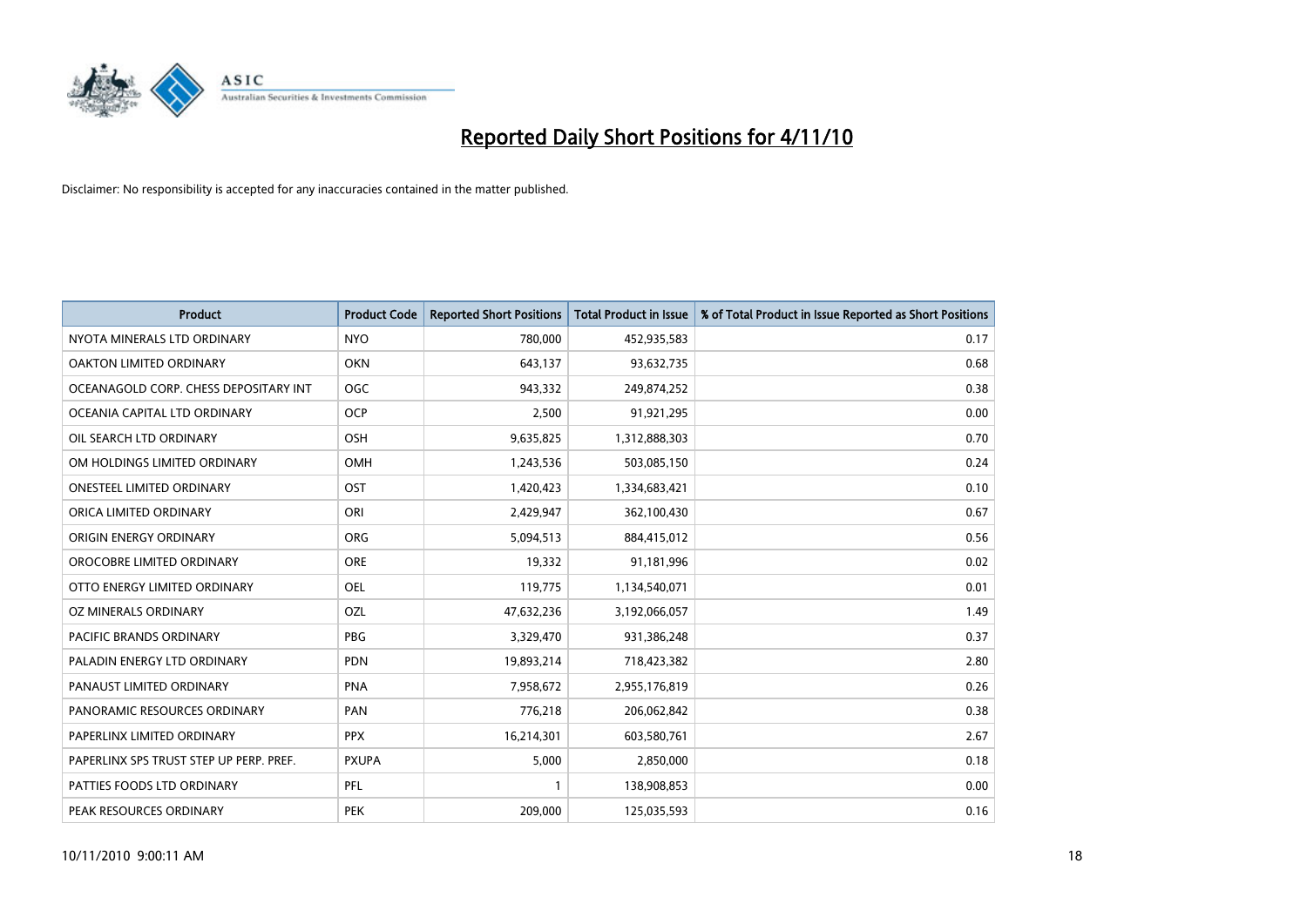

| <b>Product</b>                       | <b>Product Code</b> | <b>Reported Short Positions</b> | <b>Total Product in Issue</b> | % of Total Product in Issue Reported as Short Positions |
|--------------------------------------|---------------------|---------------------------------|-------------------------------|---------------------------------------------------------|
| PEET LIMITED ORDINARY                | PPC                 | 129,243                         | 302,965,804                   | 0.04                                                    |
| PENINSULA MINERALS ORDINARY          | <b>PEN</b>          | 5,000                           | 1,633,103,715                 | 0.00                                                    |
| PERILYA LIMITED ORDINARY             | <b>PEM</b>          | 467,918                         | 526,075,563                   | 0.09                                                    |
| PERPETUAL LIMITED ORDINARY           | PPT                 | 2,282,165                       | 43,692,215                    | 5.24                                                    |
| PERSEUS MINING LTD ORDINARY          | PRU                 | 1,944,385                       | 421,307,088                   | 0.47                                                    |
| PETSEC ENERGY ORDINARY               | <b>PSA</b>          | 223,332                         | 231,283,622                   | 0.10                                                    |
| PHARMAXIS LTD ORDINARY               | <b>PXS</b>          | 2,007,849                       | 225,852,684                   | 0.90                                                    |
| PHOTON GROUP LTD ORDINARY            | PGA                 | 250,510                         | 1,540,543,357                 | 0.02                                                    |
| PIKE RIVER COAL ORDINARY             | <b>PRC</b>          | 282,595                         | 405,301,433                   | 0.07                                                    |
| PILBARA MIN LTD ORDINARY             | PLS                 | 500,000                         | 37,596,481                    | 1.33                                                    |
| PLATINUM ASSET ORDINARY              | <b>PTM</b>          | 4,166,267                       | 561,347,878                   | 0.73                                                    |
| PLATINUM AUSTRALIA ORDINARY          | <b>PLA</b>          | 6,100,729                       | 321,130,521                   | 1.88                                                    |
| PLATINUM CAPITAL LTD ORDINARY        | <b>PMC</b>          |                                 | 163,732,888                   | 0.00                                                    |
| PLUTON RESOURCES ORDINARY            | PLV                 | 512,786                         | 156,049,880                   | 0.33                                                    |
| <b>PMP LIMITED ORDINARY</b>          | <b>PMP</b>          | 1,725,110                       | 335,338,483                   | 0.51                                                    |
| PORT BOUVARD LIMITED ORDINARY        | PBD                 | 6,754                           | 593,868,295                   | 0.00                                                    |
| PREMIER INVESTMENTS ORDINARY         | <b>PMV</b>          | 183,263                         | 155,030,045                   | 0.12                                                    |
| PRIMARY HEALTH CARE ORDINARY         | <b>PRY</b>          | 10,324,070                      | 495,978,188                   | 2.08                                                    |
| PRIME INFR GROUP. STAPLED SECURITIES | PIH                 | 640,930                         | 351,776,795                   | 0.17                                                    |
| PRIME MEDIA GRP LTD ORDINARY         | PRT                 | 2                               | 366,330,303                   | 0.00                                                    |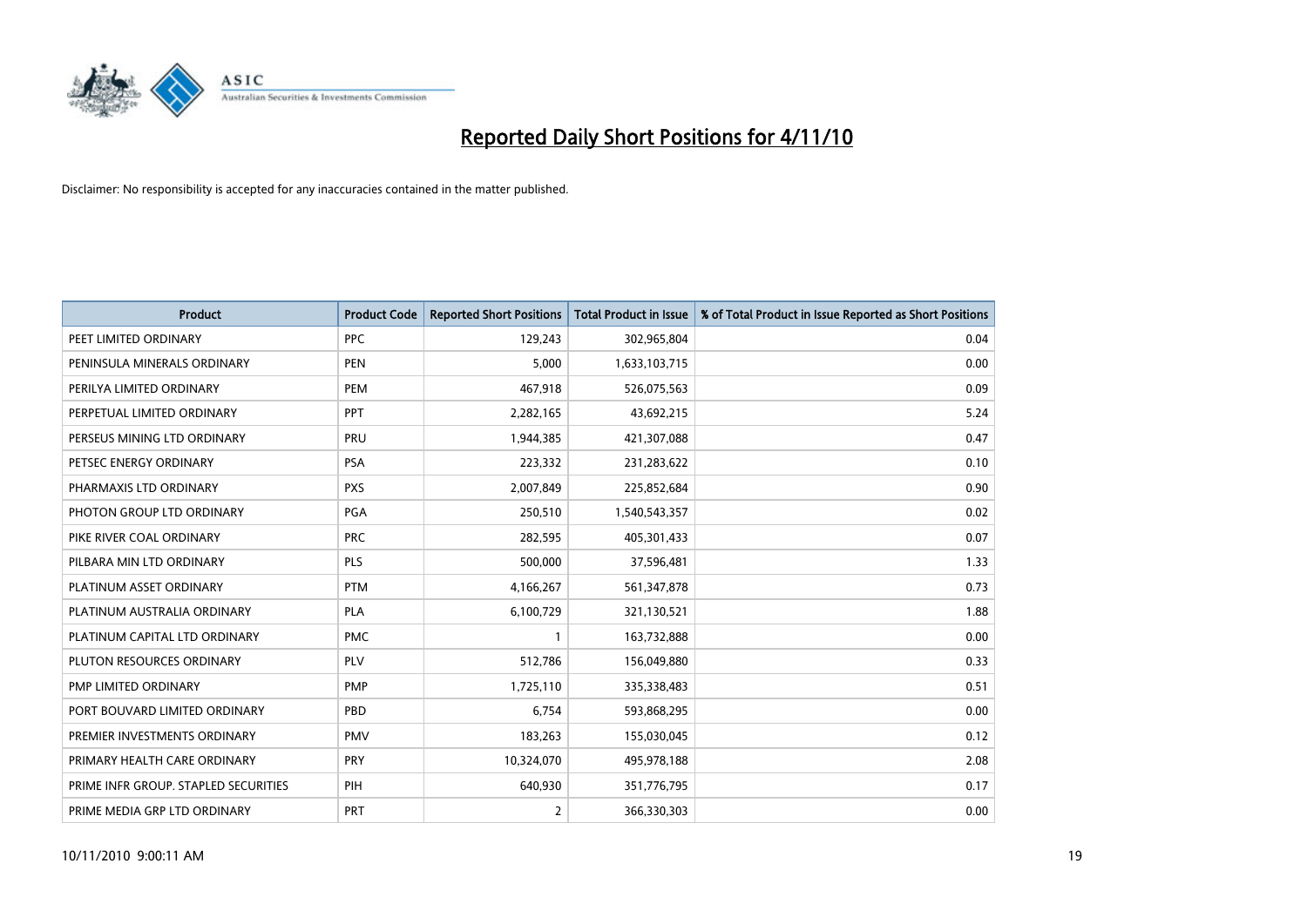

| <b>Product</b>                       | <b>Product Code</b> | <b>Reported Short Positions</b> | Total Product in Issue | % of Total Product in Issue Reported as Short Positions |
|--------------------------------------|---------------------|---------------------------------|------------------------|---------------------------------------------------------|
| PRIMEAG AUSTRALIA ORDINARY           | PAG                 | 311,454                         | 150,569,976            | 0.21                                                    |
| PROGEN PHARMACEUTIC ORDINARY         | PGL                 | 151,596                         | 24,709,097             | 0.61                                                    |
| PROGRAMMED ORDINARY                  | <b>PRG</b>          | 1,051,765                       | 118,169,908            | 0.89                                                    |
| PSIVIDA CORP CDI 1:1                 | <b>PVA</b>          | 6,878                           | 7,821,140              | 0.09                                                    |
| OANTAS AIRWAYS ORDINARY              | QAN                 | 27,480,924                      | 2,265,123,620          | 1.21                                                    |
| OBE INSURANCE GROUP ORDINARY         | OBE                 | 21,283,487                      | 1,051,600,529          | 2.00                                                    |
| <b>QUBE LOGISTICS ORDINARY UNITS</b> | <b>OUB</b>          | 200                             | 517,868,029            | 0.00                                                    |
| RAMELIUS RESOURCES ORDINARY          | <b>RMS</b>          | 37,248                          | 291,208,795            | 0.01                                                    |
| RAMSAY HEALTH CARE ORDINARY          | <b>RHC</b>          | 1,690,693                       | 202,081,252            | 0.84                                                    |
| RANGE RESOURCES LTD ORDINARY         | <b>RRS</b>          | 1,250,000                       | 1,180,974,672          | 0.11                                                    |
| <b>RCR TOMLINSON ORDINARY</b>        | <b>RCR</b>          | 68,067                          | 131,887,672            | 0.05                                                    |
| <b>REA GROUP ORDINARY</b>            | <b>REA</b>          | 4,713                           | 129,691,280            | 0.00                                                    |
| <b>RED 5 LIMITED ORDINARY</b>        | <b>RED</b>          | 128,250                         | 1,079,288,043          | 0.01                                                    |
| <b>RED FORK ENERGY ORDINARY</b>      | <b>RFE</b>          | 7,696                           | 139,535,000            | 0.01                                                    |
| <b>REDFLEX HOLDINGS ORDINARY</b>     | <b>RDF</b>          | 3,225                           | 110,345,599            | 0.00                                                    |
| REED RESOURCES LTD ORDINARY          | <b>RDR</b>          | 268,205                         | 192,271,768            | 0.14                                                    |
| <b>REGIS RESOURCES ORDINARY</b>      | <b>RRL</b>          | 494,110                         | 428,945,834            | 0.10                                                    |
| RESMED INC CDI 10:1                  | <b>RMD</b>          | 9,591,675                       | 1,516,163,980          | 0.63                                                    |
| <b>RESOLUTE MINING ORDINARY</b>      | <b>RSG</b>          | 1,490,809                       | 451,380,935            | 0.33                                                    |
| RESOURCE EQUIP LTD ORDINARY          | <b>ROL</b>          | 59,774                          | 154,224,920            | 0.04                                                    |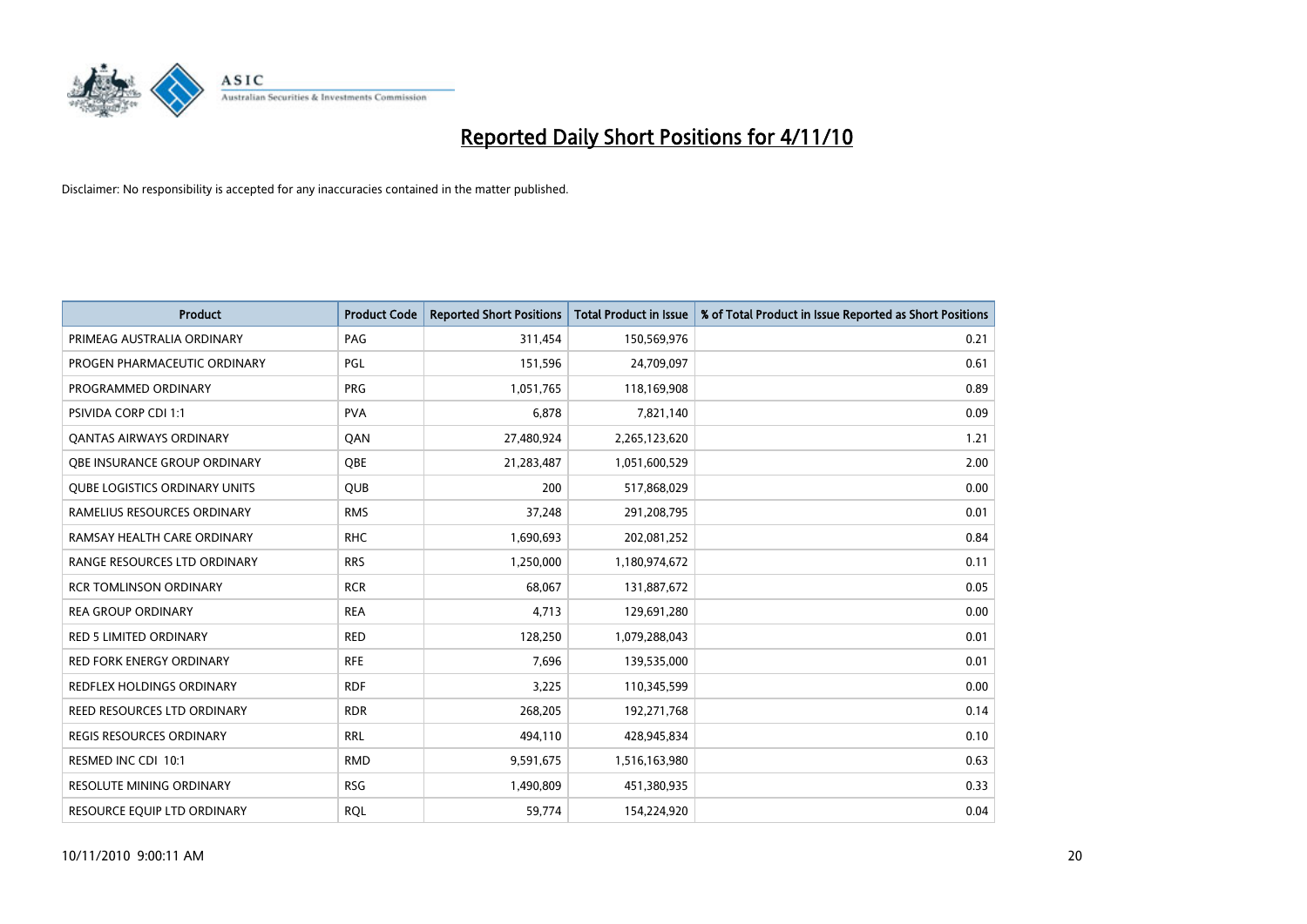

| <b>Product</b>                      | <b>Product Code</b> | <b>Reported Short Positions</b> | <b>Total Product in Issue</b> | % of Total Product in Issue Reported as Short Positions |
|-------------------------------------|---------------------|---------------------------------|-------------------------------|---------------------------------------------------------|
| <b>RESOURCE GENERATION ORDINARY</b> | <b>RES</b>          | 157,911                         | 182,680,530                   | 0.09                                                    |
| REVERSE CORP LIMITED ORDINARY       | <b>REF</b>          | 25,141                          | 92,382,175                    | 0.03                                                    |
| REX MINERALS LIMITED ORDINARY       | <b>RXM</b>          | 3,084                           | 132,199,460                   | 0.00                                                    |
| RHG LIMITED ORDINARY                | <b>RHG</b>          | 13,020                          | 318,745,978                   | 0.00                                                    |
| RIDLEY CORPORATION ORDINARY         | <b>RIC</b>          | 53,937                          | 307,817,071                   | 0.02                                                    |
| RIO TINTO LIMITED ORDINARY          | <b>RIO</b>          | 18,574,373                      | 435,758,720                   | 4.24                                                    |
| <b>RIVERCITY MOTORWAY STAPLED</b>   | <b>RCY</b>          | 300,208                         | 957,010,115                   | 0.03                                                    |
| RIVERSDALE MINING ORDINARY          | <b>RIV</b>          | 117,009                         | 236,051,188                   | 0.04                                                    |
| ROC OIL COMPANY ORDINARY            | <b>ROC</b>          | 4,192,866                       | 713,154,560                   | 0.58                                                    |
| SAI GLOBAL LIMITED ORDINARY         | SAI                 | 106,758                         | 197,905,160                   | 0.05                                                    |
| SALMAT LIMITED ORDINARY             | <b>SLM</b>          | 78,195                          | 159,134,483                   | 0.05                                                    |
| SAMSON OIL & GAS LTD ORDINARY       | SSN                 | 380,000                         | 1,664,588,164                 | 0.02                                                    |
| SANDFIRE RESOURCES ORDINARY         | <b>SFR</b>          | 32,175                          | 131,734,760                   | 0.03                                                    |
| <b>SANTOS LTD ORDINARY</b>          | <b>STO</b>          | 4,292,954                       | 834,058,037                   | 0.52                                                    |
| SARACEN MINERAL ORDINARY            | <b>SAR</b>          | 141,368                         | 492,151,415                   | 0.03                                                    |
| SEDGMAN LIMITED ORDINARY            | <b>SDM</b>          | 157,752                         | 207,997,898                   | 0.07                                                    |
| <b>SEEK LIMITED ORDINARY</b>        | <b>SEK</b>          | 3,719,174                       | 336,584,488                   | 1.09                                                    |
| SENETAS CORPORATION ORDINARY        | <b>SEN</b>          | 756,999                         | 461,522,263                   | 0.16                                                    |
| SERVCORP LIMITED ORDINARY           | SRV                 | 92,391                          | 98,440,807                    | 0.09                                                    |
| SERVICE STREAM ORDINARY             | <b>SSM</b>          | 378.435                         | 283,418,867                   | 0.13                                                    |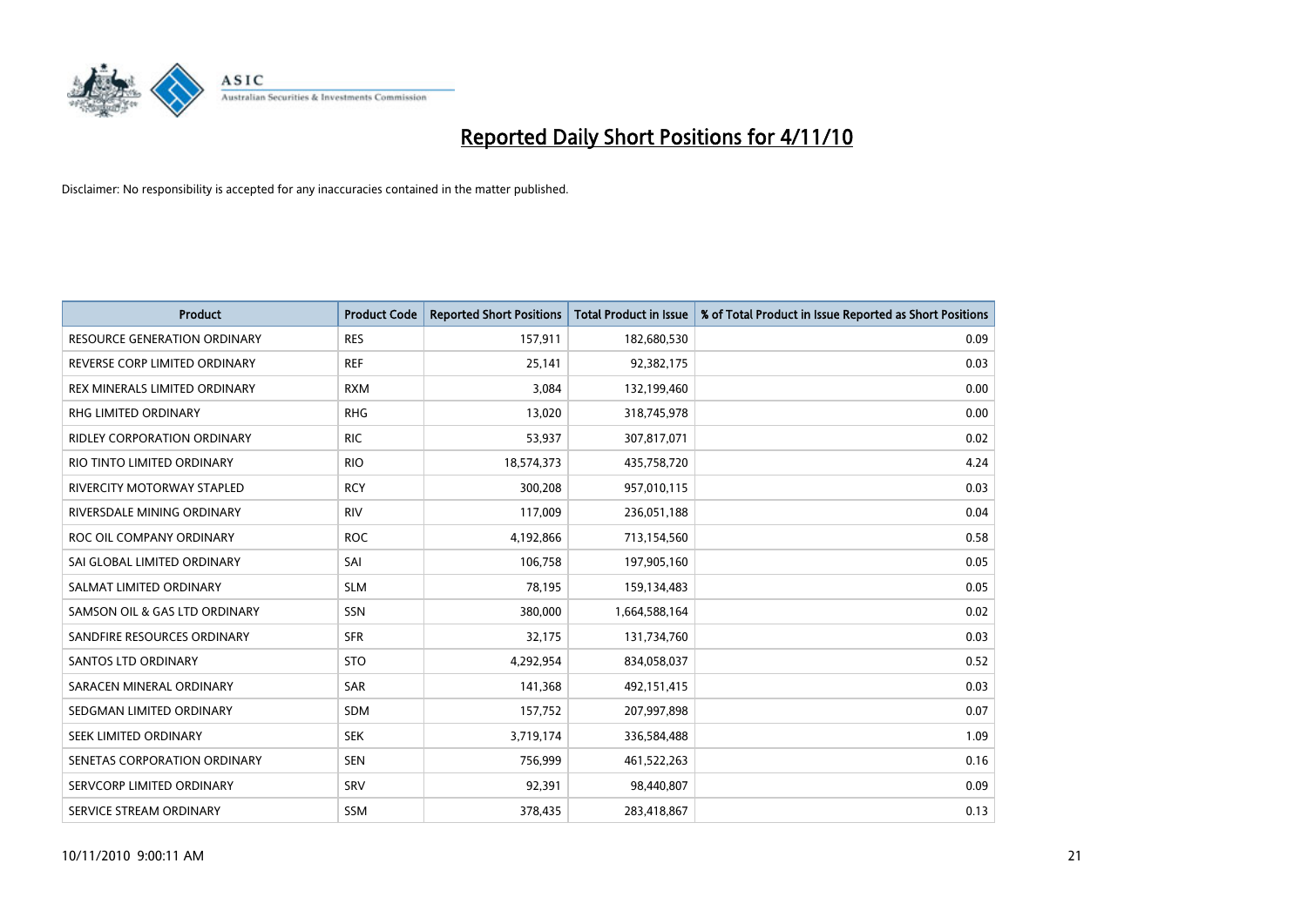

| <b>Product</b>                           | <b>Product Code</b> | <b>Reported Short Positions</b> | <b>Total Product in Issue</b> | % of Total Product in Issue Reported as Short Positions |
|------------------------------------------|---------------------|---------------------------------|-------------------------------|---------------------------------------------------------|
| SEVEN GROUP HOLDINGS ORDINARY            | <b>SVW</b>          | 101,863                         | 305,410,281                   | 0.03                                                    |
| SIGMA PHARMACEUTICAL ORDINARY            | <b>SIP</b>          | 8,254,161                       | 1,178,626,572                 | 0.70                                                    |
| SILEX SYSTEMS ORDINARY                   | <b>SLX</b>          | 177,790                         | 149,506,391                   | 0.11                                                    |
| SILVER LAKE RESOURCE ORDINARY            | <b>SLR</b>          | 70,909                          | 178,757,838                   | 0.03                                                    |
| SIMS METAL MGMT LTD ORDINARY             | SGM                 | 3,571,401                       | 204,675,998                   | 1.75                                                    |
| SINGAPORE TELECOMM. CHESS DEPOSITARY INT | SGT                 | 2,039,355                       | 389,173,075                   | 0.50                                                    |
| SKILLED GROUP LTD ORDINARY               | <b>SKE</b>          | 94,407                          | 190,738,408                   | 0.04                                                    |
| SKY CITY ENTERTAIN. ORDINARY             | <b>SKC</b>          | 15,549,955                      | 575,114,687                   | 2.70                                                    |
| <b>SKY NETWORK ORDINARY</b>              | <b>SKT</b>          | 1,269,140                       | 389,139,785                   | 0.33                                                    |
| SMS MANAGEMENT, ORDINARY                 | <b>SMX</b>          | 38,229                          | 67,661,358                    | 0.06                                                    |
| SONIC HEALTHCARE ORDINARY                | <b>SHL</b>          | 6,319,798                       | 388,429,875                   | 1.62                                                    |
| SP AUSNET STAPLED SECURITIES             | SPN                 | 7,247,827                       | 2,748,353,504                 | 0.26                                                    |
| SPARK INFRASTRUCTURE STAPLED SECURITIES  | SKI                 | 23,670,552                      | 1,326,734,264                 | 1.78                                                    |
| SPDR 200 FUND ETF UNITS                  | <b>STW</b>          | 7,408                           | 57,428,081                    | 0.01                                                    |
| SPECIALTY FASHION ORDINARY               | <b>SFH</b>          | 1,576,738                       | 191,268,264                   | 0.82                                                    |
| SPOTLESS GROUP LTD ORDINARY              | SPT                 | 1,097,329                       | 261,070,153                   | 0.41                                                    |
| ST BARBARA LIMITED ORDINARY              | <b>SBM</b>          | 19,516,375                      | 1,953,668,407                 | 0.99                                                    |
| STAGING CONNECTIONS ORDINARY             | <b>STG</b>          | 2,917,189                       | 783,175,134                   | 0.37                                                    |
| STANMORE COAL LTD ORDINARY               | <b>SMR</b>          | 4,370                           | 61,196,609                    | 0.01                                                    |
| STH AMERICAN COR LTD ORDINARY            | SAY                 | 9,200                           | 233,651,371                   | 0.00                                                    |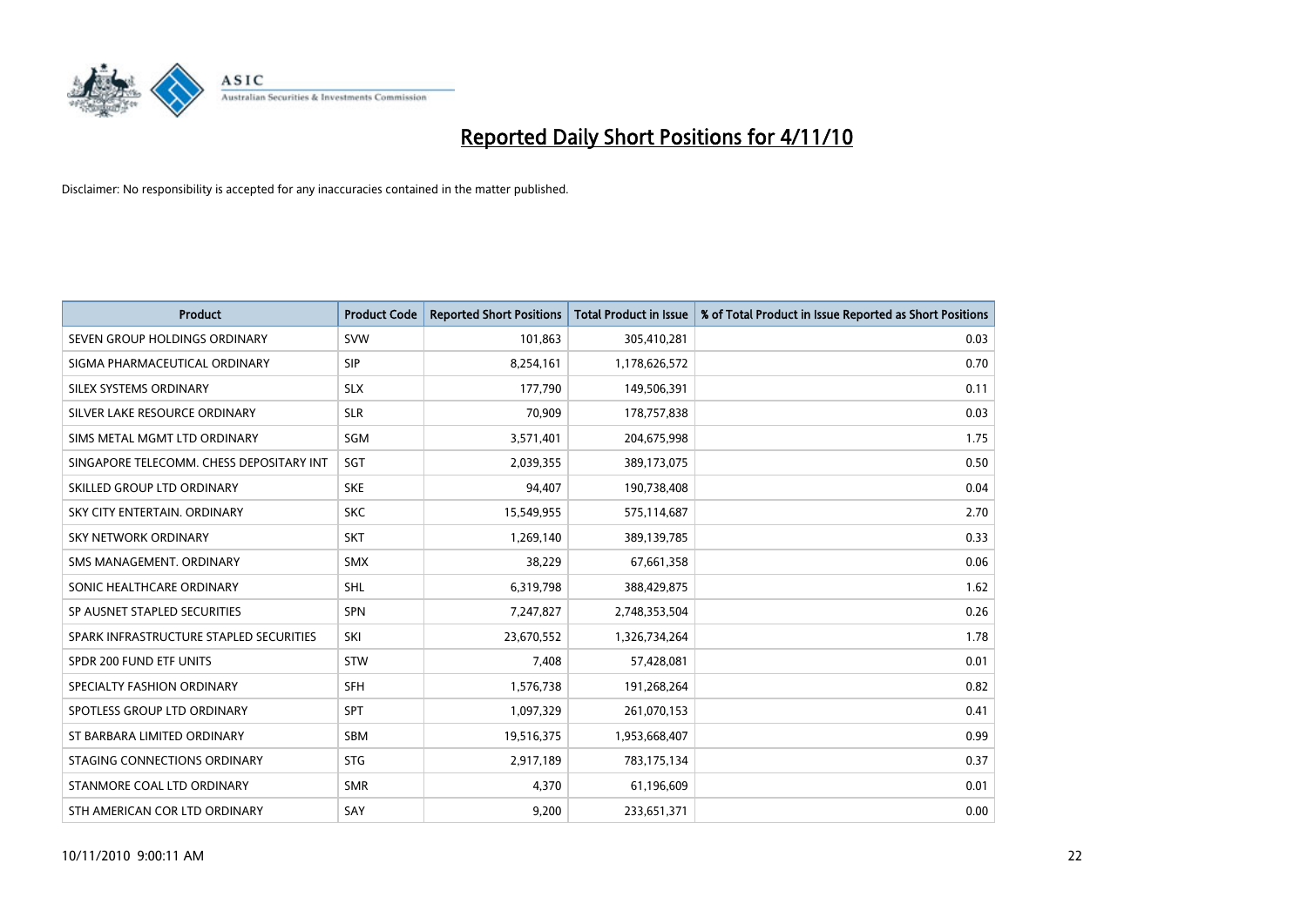

| <b>Product</b>                    | <b>Product Code</b> | <b>Reported Short Positions</b> | <b>Total Product in Issue</b> | % of Total Product in Issue Reported as Short Positions |
|-----------------------------------|---------------------|---------------------------------|-------------------------------|---------------------------------------------------------|
| STHN CROSS MEDIA ORDINARY         | <b>SXL</b>          | 99,764                          | 378,827,750                   | 0.02                                                    |
| STOCKLAND UNITS/ORD STAPLED       | SGP                 | 12,004,180                      | 2,383,036,717                 | 0.48                                                    |
| <b>STRAITS RESOURCES ORDINARY</b> | <b>SRL</b>          | 4,801,332                       | 255,203,613                   | 1.88                                                    |
| STW COMMUNICATIONS ORDINARY       | SGN                 | 249,855                         | 364,310,964                   | 0.07                                                    |
| SUNCORP-METWAY, ORDINARY          | <b>SUN</b>          | 4,444,038                       | 1,281,390,524                 | 0.34                                                    |
| SUNDANCE RESOURCES ORDINARY       | SDL                 | 14,592,257                      | 2,709,995,932                 | 0.53                                                    |
| SUNLAND GROUP LTD ORDINARY        | <b>SDG</b>          | 91,090                          | 251,107,692                   | 0.03                                                    |
| SUPER CHEAP AUTO GRP ORDINARY     | <b>SUL</b>          | 304,872                         | 128,752,619                   | 0.23                                                    |
| <b>SWICK MINING ORDINARY</b>      | <b>SWK</b>          | 1,548                           | 236,724,970                   | 0.00                                                    |
| SYLVANIA RESOURCES ORDINARY       | <b>SLV</b>          | 50,499                          | 250,791,142                   | 0.02                                                    |
| SYMEX HOLDINGS ORDINARY           | <b>SYM</b>          | 6,633                           | 125,037,628                   | 0.01                                                    |
| TABCORP HOLDINGS LTD ORDINARY     | <b>TAH</b>          | 3,077,215                       | 654,446,483                   | 0.46                                                    |
| TALENT2 INTERNATION ORDINARY      | <b>TWO</b>          | $\overline{7}$                  | 141,342,500                   | 0.00                                                    |
| <b>TALISMAN MINING ORDINARY</b>   | <b>TLM</b>          | 21,389                          | 110,291,483                   | 0.02                                                    |
| TAP OIL LIMITED ORDINARY          | <b>TAP</b>          | 2,514,802                       | 231,229,499                   | 1.08                                                    |
| TASSAL GROUP LIMITED ORDINARY     | <b>TGR</b>          | 3,547,096                       | 146,304,404                   | 2.42                                                    |
| TATTS GROUP LTD ORDINARY          | <b>TTS</b>          | 7,890,019                       | 1,300,888,465                 | 0.60                                                    |
| TELECOM CORPORATION ORDINARY      | <b>TEL</b>          | 27,524,459                      | 1,924,555,171                 | 1.42                                                    |
| TELSTRA CORPORATION, ORDINARY     | <b>TLS</b>          | 8,853,099                       | 12,443,074,357                | 0.07                                                    |
| TEN NETWORK HOLDINGS ORDINARY     | <b>TEN</b>          | 8,384,499                       | 1,045,236,720                 | 0.82                                                    |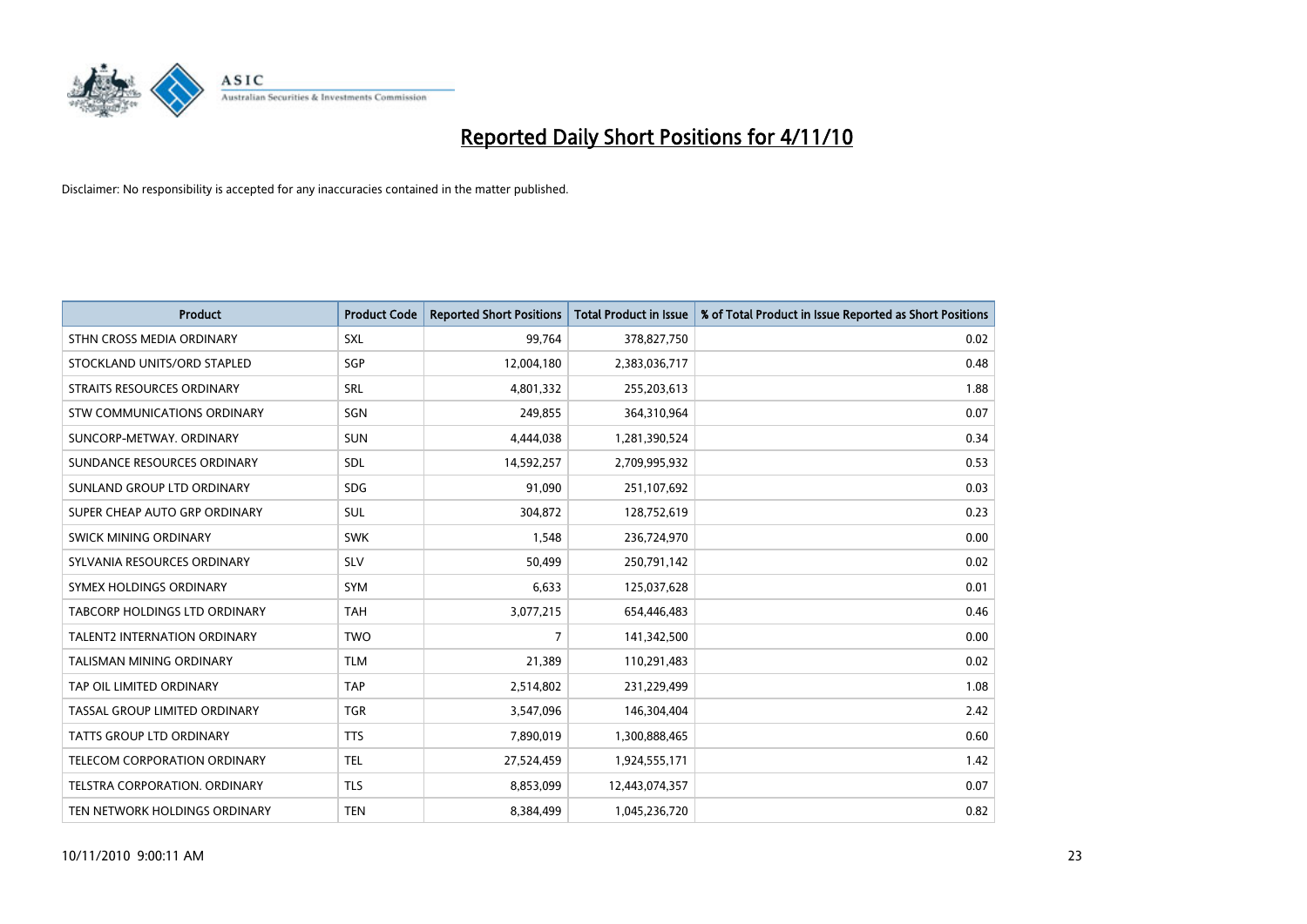

| <b>Product</b>                          | <b>Product Code</b> | <b>Reported Short Positions</b> | Total Product in Issue | % of Total Product in Issue Reported as Short Positions |
|-----------------------------------------|---------------------|---------------------------------|------------------------|---------------------------------------------------------|
| TFS CORPORATION LTD ORDINARY            | <b>TFC</b>          | 63,054                          | 227,360,909            | 0.02                                                    |
| THE REJECT SHOP ORDINARY                | <b>TRS</b>          | 32,469                          | 26,033,570             | 0.12                                                    |
| THOR MINING PLC CHESS DEPOSITARY        | <b>THR</b>          | 2,307                           | 296,821,450            | 0.00                                                    |
| THORN GROUP LIMITED ORDINARY            | <b>TGA</b>          | 2,361                           | 129,459,770            | 0.00                                                    |
| THUNDELARRA EXPLOR, ORDINARY            | <b>THX</b>          | 6,028                           | 152,910,147            | 0.00                                                    |
| <b>TIGER RESOURCES ORDINARY</b>         | <b>TGS</b>          | 163,189                         | 596,373,151            | 0.03                                                    |
| TIMBERCORP LIMITED ORDINARY             | <b>TIM</b>          | 90,075                          | 352,071,429            | 0.02                                                    |
| TISHMAN SPEYER UNITS                    | <b>TSO</b>          | 64,785                          | 338,440,904            | 0.02                                                    |
| TNG LIMITED ORDINARY                    | <b>TNG</b>          | 4,321                           | 258,055,076            | 0.00                                                    |
| TOLL HOLDINGS LTD ORDINARY              | <b>TOL</b>          | 12,956,083                      | 706,577,616            | 1.80                                                    |
| TORO ENERGY LIMITED ORDINARY            | <b>TOE</b>          | 35,404                          | 964,936,676            | 0.00                                                    |
| <b>TOWER AUSTRALIA ORDINARY</b>         | <b>TAL</b>          | 649,146                         | 415,928,881            | 0.15                                                    |
| TOWER LIMITED ORDINARY                  | <b>TWR</b>          | 689,519                         | 260,631,787            | 0.26                                                    |
| TOX FREE SOLUTIONS ORDINARY             | <b>TOX</b>          | 486,918                         | 91,765,500             | 0.52                                                    |
| TPG TELECOM LIMITED ORDINARY            | <b>TPM</b>          | 2,462,376                       | 767,849,104            | 0.30                                                    |
| TRANSFIELD SERV INFR STAPLED SECURITIES | <b>TSI</b>          | 209,212                         | 434,862,971            | 0.05                                                    |
| TRANSFIELD SERVICES ORDINARY            | <b>TSE</b>          | 3,801,389                       | 441,350,229            | 0.85                                                    |
| TRANSPACIFIC INDUST. ORDINARY           | <b>TPI</b>          | 15,996,686                      | 960,638,735            | 1.63                                                    |
| TRANSURBAN GROUP TRIPLE STAPLED SEC.    | <b>TCL</b>          | 4,882,992                       | 1,441,290,633          | 0.34                                                    |
| TRINITY GROUP STAPLED SECURITIES        | <b>TCO</b>          | 3,419                           | 231,701,539            | 0.00                                                    |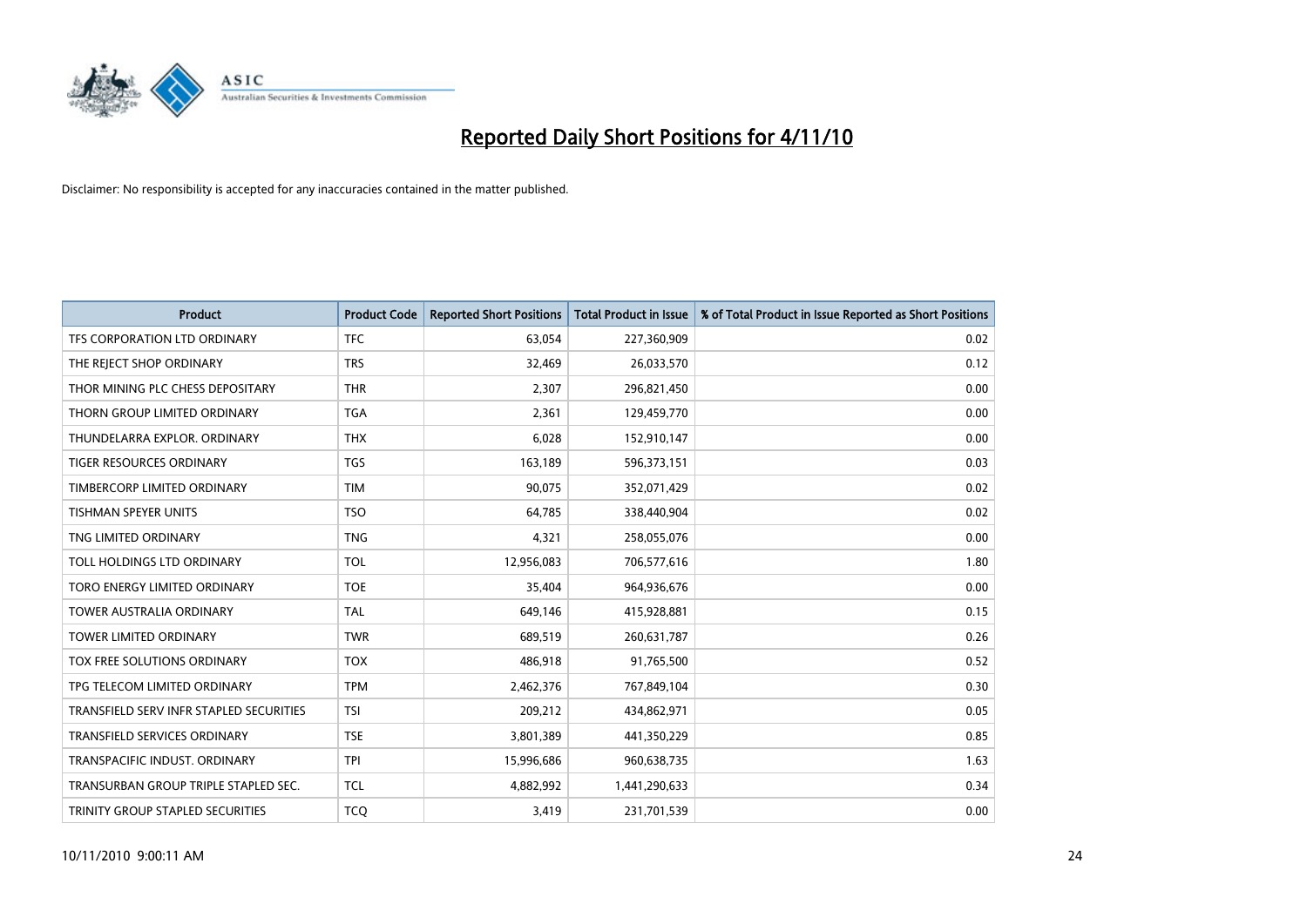

| <b>Product</b>                            | <b>Product Code</b> | <b>Reported Short Positions</b> | <b>Total Product in Issue</b> | % of Total Product in Issue Reported as Short Positions |
|-------------------------------------------|---------------------|---------------------------------|-------------------------------|---------------------------------------------------------|
| <b>TROY RESOURCES NL ORDINARY</b>         | <b>TRY</b>          | 35,150                          | 87,474,323                    | 0.04                                                    |
| UGL LIMITED ORDINARY                      | UGL                 | 4,762,337                       | 166,028,705                   | 2.85                                                    |
| UNILIFE CORPORATION CDI 6:1               | <b>UNS</b>          | 61,505                          | 241,158,714                   | 0.02                                                    |
| UXC LIMITED ORDINARY                      | <b>UXC</b>          | 13,762                          | 305,789,718                   | 0.00                                                    |
| VALAD PROPERTY GROUP STPLD US PROHIB DEF  | <b>VPGDA</b>        | 20,700                          | 115,106,464                   | 0.02                                                    |
| <b>VDM GROUP LIMITED ORDINARY</b>         | <b>VMG</b>          | 11,116                          | 195,613,088                   | 0.01                                                    |
| <b>VENTURE MINERALS ORDINARY</b>          | <b>VMS</b>          | 6,500                           | 192,663,334                   | 0.00                                                    |
| <b>VILLAGE ROADSHOW LTD ORDINARY</b>      | <b>VRL</b>          | 682                             | 106,949,195                   | 0.00                                                    |
| VILLAGE ROADSHOW LTD 'A' CLASS PREFERENCE | <b>VRLPA</b>        | 19,557                          | 44,368,905                    | 0.04                                                    |
| <b>VIRGIN BLUE HOLDINGS ORDINARY</b>      | <b>VBA</b>          | 17,869,899                      | 2,209,126,568                 | 0.79                                                    |
| VISION GROUP HLDGS ORDINARY               | <b>VGH</b>          | 78,000                          | 72,771,187                    | 0.11                                                    |
| <b>VITA GROUP LTD ORDINARY</b>            | <b>VTG</b>          | 75,190                          | 142,499,800                   | 0.05                                                    |
| VITERRA INC CDI 1:1                       | <b>VTA</b>          | 4,177                           | 68,629,939                    | 0.01                                                    |
| <b>WAREHOUSE GROUP ORDINARY</b>           | <b>WHS</b>          | 302,724                         | 311,195,868                   | 0.10                                                    |
| <b>WATPAC LIMITED ORDINARY</b>            | <b>WTP</b>          | 7,535                           | 183,341,382                   | 0.00                                                    |
| <b>WDS LIMITED ORDINARY</b>               | <b>WDS</b>          | 26,548                          | 143, 107, 458                 | 0.02                                                    |
| WEBIET LIMITED ORDINARY                   | <b>WEB</b>          | 102,813                         | 77,361,278                    | 0.14                                                    |
| <b>WESFARMERS LIMITED ORDINARY</b>        | <b>WES</b>          | 21,675,075                      | 1,005,179,423                 | 2.12                                                    |
| WESFARMERS LIMITED PARTIALLY PROTECTED    | <b>WESN</b>         | 1,701,250                       | 151,892,739                   | 1.11                                                    |
| WEST AUSTRALIAN NEWS ORDINARY             | <b>WAN</b>          | 6,992,668                       | 219,668,970                   | 3.18                                                    |